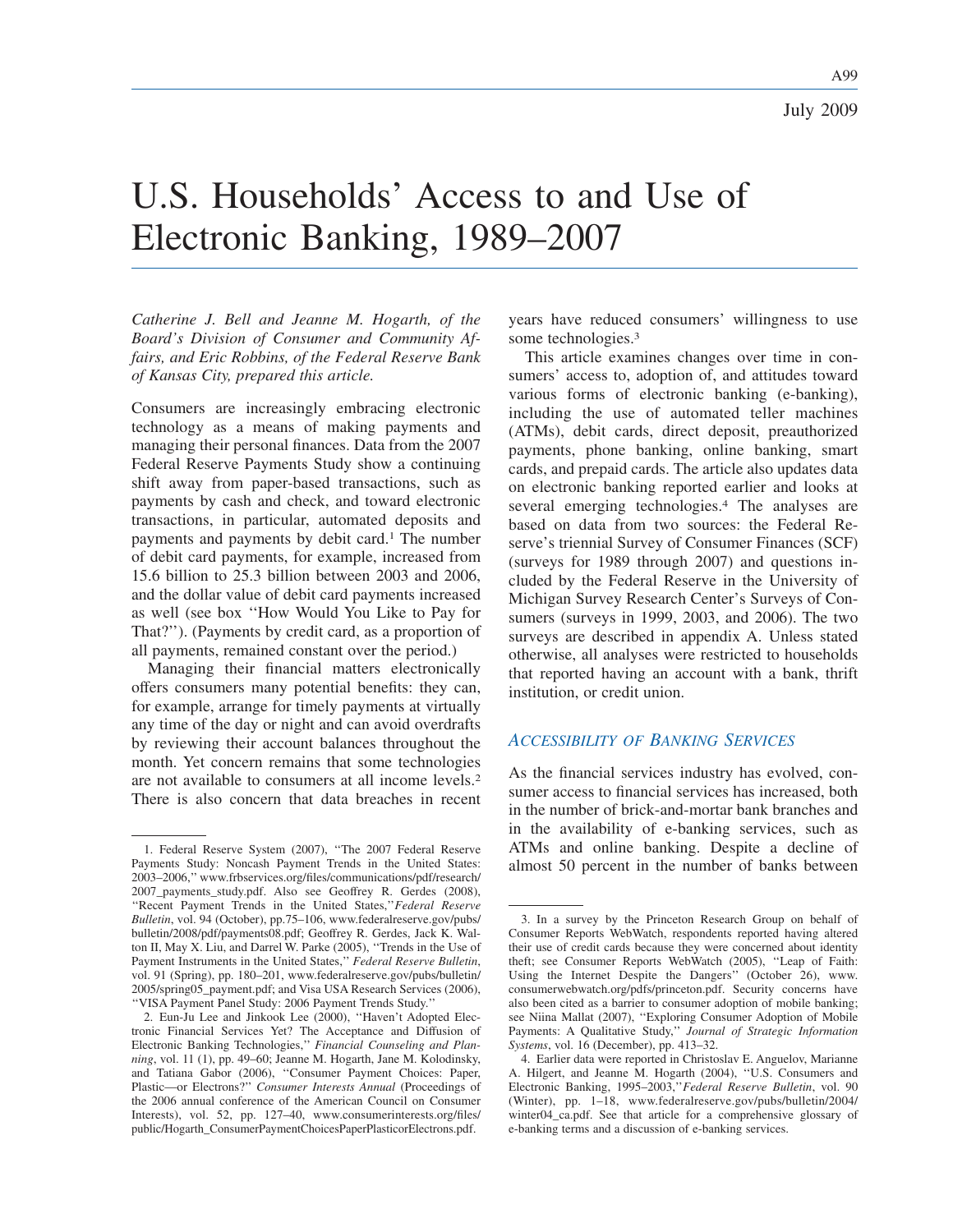# **How Would You Like to Pay for That?**

As new payment technologies have developed, consumers have changed the way they pay for the goods and services they buy. Although the number and volume of consumers' cash transactions cannot be measured accurately, indirect evidence suggests that cash transactions have declined.<sup>1</sup> It is certain that the use of checks as a form of payment has declined substantially (table A). The decline between 2003 and 2006 was accompanied by an increase in the use of debit cards and the number of ACH payments (for example, preauthorized payments).

Several studies have looked at consumers' choices of form of payment under differing circumstances. One study found that French consumers make high-value

Percent

A. Distribution of payments, by payment method, 2003 and 2006

payments by check, mid-value payments by cash or bank debit card, and low-value payments by  $cash<sup>2</sup>$ . Another study found that the nature of the transaction, the transaction value, the environment at the point of sale, the bill's frequency, and the variability of the transaction value affect consumers' decisions about which form of payment to use.<sup>3</sup> Similarly, the 2006 Visa Payment Panel Study showed that in 2005, U.S. consumers were more likely to use a credit card than another form of payment to pay for a meal at a high-priced restaurant, were likely to use cash or credit card to pay for a meal at a mid-priced restaurant,

|                              | 2003         |                           |              | 2006                      | Change, 2003 to 2006    |                           |  |
|------------------------------|--------------|---------------------------|--------------|---------------------------|-------------------------|---------------------------|--|
| Payment method               | Dollar value | Number of<br>transactions | Dollar value | Number of<br>transactions | Dollar value            | Number of<br>transactions |  |
|                              | 60.9         | 45.8                      | 54.9         | 32.7                      | $-9.8$                  | $-28.6$                   |  |
| Credit cards<br>Debit cards  | 2.5<br>.9    | 23.3<br>19.2              | 2.8<br>1.3   | 23.3<br>27.1              | 12.0<br>44.4            | $\overline{0}$<br>41.1    |  |
| ACH                          | 35.7         | 10.7                      | 40.9         | 15.7                      | 14.6                    | 46.7                      |  |
| Electronic benefit transfers | $\ast$       | 1.0                       | $\ast$       | 1.2                       | $\cdot$ $\cdot$ $\cdot$ | 20.0                      |  |

NOTE: Components may not sum to 100 percent because of rounding. In absolute value, less than .05 percent.

.. Not applicable.

Source: Gerdes, "Recent Payment Trends in the United States."

1980 and 2007 due to industry consolidation, the number of bank branches has climbed steadily, at a compound annual rate of growth of 2.7 percent.<sup>5</sup> Growth in the number of ATMs has been even more rapid, with a compound annual growth rate of 12.2 percent (figure 1). In particular, the growth of offpremises ATMs (ATMs not located within a bank branch) has allowed consumers greater access to their accounts.

#### 1. Number of bank branches and ATMs in the United States, 1980−2007



Source: Summary of Deposits and American Bankers Association. The Summary of Deposits (SOD) is an annual survey conducted by the Federal Deposit Insurance Corporation (FDIC) of branch office deposits as of June 30 for all FDIC-insured commercial banks, FDIC-supervised savings banks, and insured branches of all foreign banks. Current and historical SOD data can be accessed through the FDIC's website, at www2.fdic.gov/sod.

<sup>1.</sup> Geoffrey R. Gerdes (2008), "Recent Payment Trends in the United States," *Federal Reserve Bulletin*, vol. 94 (October), pp.75–106, www.federalreserve.gov/pubs/bulletin/2008/pdf/payments08.pdf; Paul W. Bauer and Daniel Littman (2007), "Are Consumers Cashing Out?" Federal Reserve Bank of Cleveland Economic Commentary (October), www.clevelandfed.org/research/commentary/2007/100107.cfm.

<sup>2.</sup> David Bounie and Abel Francois (2006), "Cash, Check or Bank Card? The Effects of Transaction Characteristics on the Use of Payment Instruments," University of Paris Working Paper, www.bos.frb.org/ economic/eprg/conferences/payments2006/papers/Bounie.pdf.

<sup>3.</sup> Fumiko Hayashi and Elizabeth Klee (2003), "Technology Adoption and Consumer Payments: Evidence from Survey Data," *Review of Network Economics*, vol. 2 (June), pp. 175–90.

<sup>5.</sup> One possible explanation for bank branch growth in an increasingly electronic world relates to the benefit of branch networks. Research by the Federal Deposit Insurance Corporation shows that banks with larger branch networks have greater deposit growth and higher returns on investment. See Gary Seale (2004), ''Branching Continues to Thrive as the U.S. Banking System Consolidates,'' *FYI: An Update on Emerging Issues in Banking* (October 20), www.fdic.gov/ bank/analytical/fyi/2004/102004fyi.html.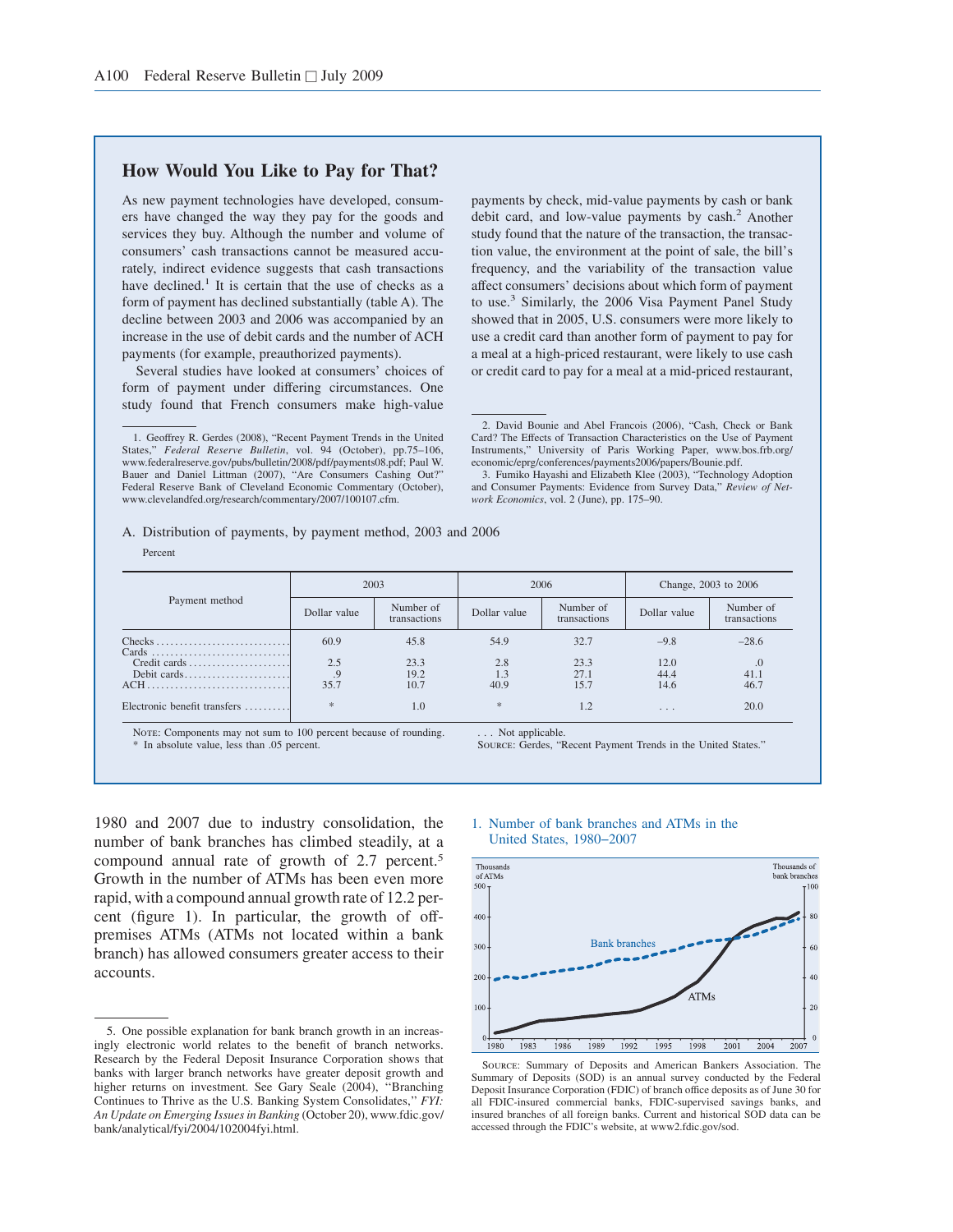and were likely to use cash at a quick-service restaurant  $(table B)<sup>4</sup>$ 

Data from the 2006 Michigan Surveys of Consumers also reveal the tendencies of U.S. consumers to use different forms of payment for different types of transac-

4. Visa USA Research Services, "Visa Payment Panel Study."

tions (table C). For Internet transactions, a small proportion of consumers use third-party payment systems (Pay-Pal, for example), perhaps reflecting concerns about fraud and data security. Although these transactions are settled within the banking system, many third-party services operate outside the regulated banking industry.

B. Distribution of consumer payments at various locations, by payment method, 2005

Percent

|                                                                                | Payment method |       |                                  |                                                   |                |       |  |  |  |  |
|--------------------------------------------------------------------------------|----------------|-------|----------------------------------|---------------------------------------------------|----------------|-------|--|--|--|--|
| Payment location                                                               | Cash           | Check | Credit card<br>(general purpose) | Credit card<br>(private label)<br>or proprietary) | Debit card     | Other |  |  |  |  |
| Gas stations<br>Grocery stores<br>Department stores<br>Discount stores         | 20<br>16       |       | 35<br>25<br>33<br>26             |                                                   | 30<br>33<br>37 |       |  |  |  |  |
| High-priced restaurants<br>Mid-priced restaurants<br>Quick-service restaurants | 20<br>36<br>66 |       | 73<br>59<br>36<br>12             |                                                   | 10<br>23       |       |  |  |  |  |

Note: Components may not sum to 100 percent because of rounding. Source: Visa USA Research Services, "VISA Payment Panel Study."

#### C. Method of payment, by transaction type, 2006

Percent

|                                                                 |                  |       |                   | Payment method |              |                          |
|-----------------------------------------------------------------|------------------|-------|-------------------|----------------|--------------|--------------------------|
| Transaction type                                                | Cash             | Check | Credit card       | Debit card     | Prepaid card | Third party <sup>1</sup> |
| In store (under $$25)$<br>In store (over $$25)$                 | 43<br>16<br>n.a. | 16    | 18                | 20             |              | n.a.<br>n.a.             |
| NOTE: Components may not sum to 100 percent because of rounding |                  |       | n a Not available |                |              |                          |

NOTE: Components may not sum to 100 percent because of rounding. 1. For example, PayPal.

Source: Michigan Surveys of Consumers.

Growth in the number of bank branches and ATMs narrows the distance between consumers and their financial services providers. In the 1989 Survey of Consumer Finances, 36 percent of respondents reported living or working within one mile of the nearest branch or ATM of their primary financial institution; by 2007, the proportion had grown to 41 percent (and 86 percent lived or worked within five miles) (table 1).

# *Consumers' Banking Tendencies*

The ubiquity of bank branches means that most consumers have convenient access to traditional banking channels, such as brick-and-mortar branches and ATMs. And the use of direct deposit and preauthorized payments, together with the availability of financial services via telephone and computer, means that consumers can initiate most transactions 24 hours a day, from remote locations.

As the adoption of e-banking grows, one might expect brick-and-mortar branches to lose importance. However, surveys continue to show that the majority

1. Distance of home or workplace from closest branch or ATM, 1989 and 2007

Percent of respondents

| Year   | Less than<br>1 mile           | $1-5$ miles | $6-10$ miles | More than<br>10 miles |
|--------|-------------------------------|-------------|--------------|-----------------------|
| $1989$ | $36.3$<br>$40.8$ <sup>1</sup> | 47.8        | 9.3          | 6.2                   |
| 2007   |                               | 45.4        | 77           | 4.6                   |

NOTE: Percentages do not sum to 100 percent because table does not include respondents who reported "mail" or "telephone" as the distance from the closest branch.

Source: Survey of Consumer Finances.

<sup>1.</sup> Includes 37.6 percent reporting "within 1 mile" and 3.2 percent reporting "the Internet"; the Internet was not mentioned in 1989.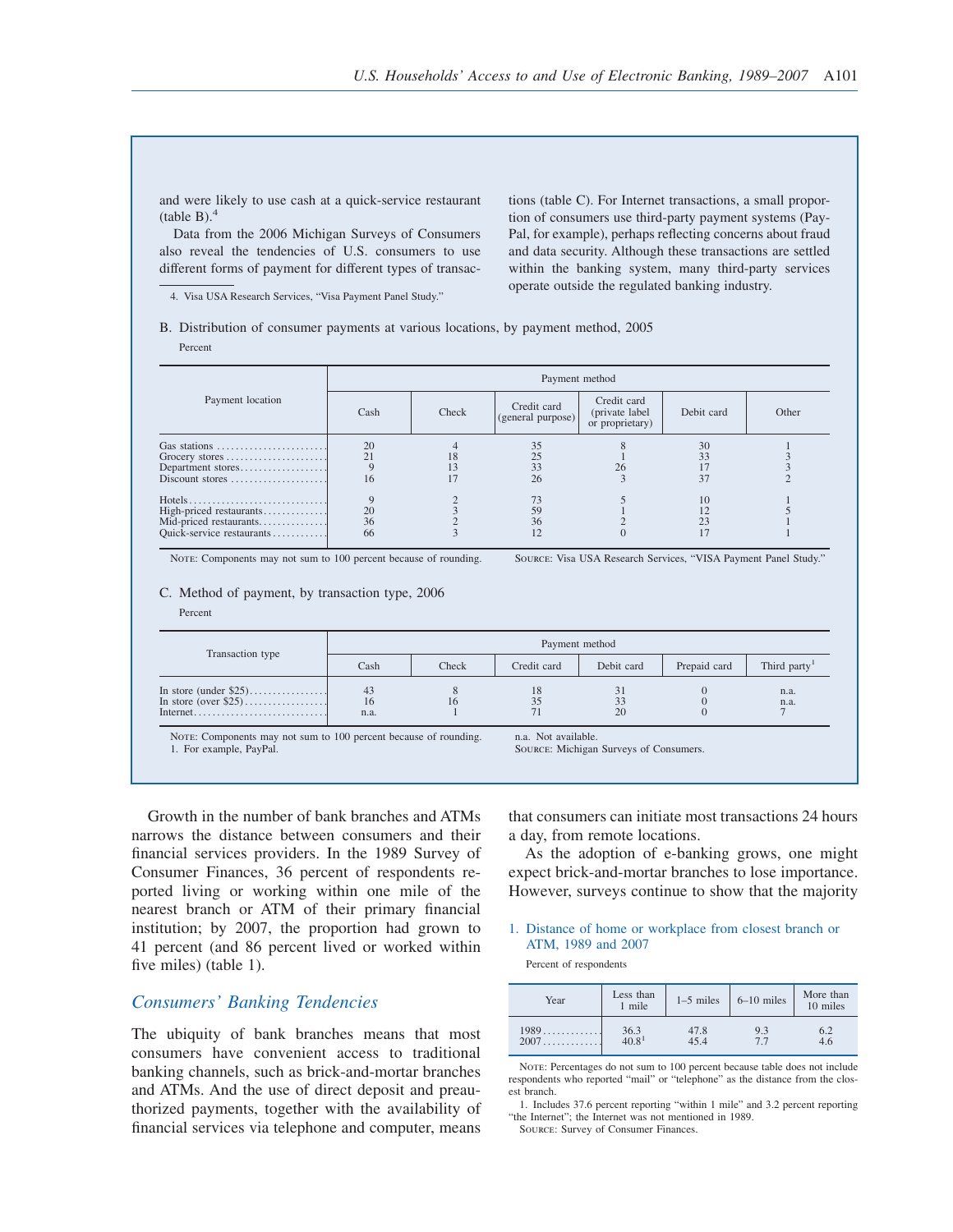#### 2. Main way of doing business with primary financial institution, by demographic characteristic, 2006

Percent

| Demographic characteristic                                                                                                                                                          | In person                            | Online                              | <b>ATM</b>                           | Phone                           | Direct deposit                        |
|-------------------------------------------------------------------------------------------------------------------------------------------------------------------------------------|--------------------------------------|-------------------------------------|--------------------------------------|---------------------------------|---------------------------------------|
| Respondents using online banking                                                                                                                                                    | 53.6<br>30.9                         | 20.8<br>44.5                        | 17.1<br>19.1                         | 3.5<br>3.2                      | 1.1<br>1.1                            |
| Household income (by income percentile) <sup>1</sup>                                                                                                                                | 68.6<br>61.5<br>55.3<br>42.7<br>36.6 | 3.1<br>12.9<br>16.2<br>31.8<br>41.6 | 17.0<br>15.7<br>18.3<br>19.1<br>16.4 | 4.6<br>4.8<br>3.5<br>4.0<br>1.5 | .0<br>2.5<br>1.3<br>1.5<br>.4         |
| Age of respondent (years)                                                                                                                                                           | 37.0<br>44.4<br>51.3<br>67.5<br>70.0 | 33.8<br>32.2<br>19.9<br>12.8<br>4.5 | 22.7<br>17.9<br>19.8<br>12.8<br>11.9 | 3.3<br>4.7<br>2.4<br>1.7<br>4.9 | 2.5<br>.4<br>1.3<br>1.4<br>$\Omega$ . |
| Education of respondent                                                                                                                                                             | 80.4<br>62.0<br>56.9<br>45.9<br>39.2 | 2.8<br>12.2<br>15.1<br>28.0<br>36.4 | 4.7<br>16.9<br>20.3<br>17.3<br>17.3  | 2.3<br>2.9<br>2.8<br>4.8<br>3.2 | .0<br>.7<br>1.6<br>1.3<br>1.1         |
| Race/ethnicity of respondent                                                                                                                                                        | 54.3<br>52.4<br>47.9<br>51.0         | 21.2<br>15.7<br>22.1<br>27.5        | 16.1<br>21.8<br>22.1<br>14.8         | 3.6<br>4.4<br>2.3<br>2.7        | 1.1<br>1.0<br>1.9<br>$\Omega$ .       |
| Marital status of respondent                                                                                                                                                        | 49.1<br>58.6<br>63.4                 | 26.8<br>10.4<br>14.0                | 15.6<br>20.9<br>17.1                 | 3.2<br>5.1<br>1.6               | 1.0<br>.9<br>1.6                      |
| Homeownership status<br>Own home $\ldots \ldots \ldots \ldots \ldots \ldots \ldots \ldots \ldots \ldots$<br>Do not own home $\dots \dots \dots \dots \dots \dots \dots \dots \dots$ | 54.0<br>52.0                         | 21.5<br>18.2                        | 16.2<br>20.7                         | 3.2<br>4.6                      | 1.1<br>1.3                            |
| Gender of respondent                                                                                                                                                                | 52.5<br>54.6                         | 22.5<br>19.4                        | 16.4<br>17.8                         | 3.0<br>3.9                      | 1.0<br>1.1                            |
| Region                                                                                                                                                                              | 48.5<br>56.7<br>52.1<br>55.4         | 25.3<br>18.6<br>18.3<br>21.1        | 19.8<br>15.9<br>22.4<br>13.5         | 3.6<br>3.4<br>3.7<br>3.3        | 1.5<br>2.2<br>.0<br>.7                |

NOTE: Percentages do not sum to 100 because of nonresponse.

1. Income percentiles are based on the income of all responding households. Thus, of respondents in the lowest 20 percent of the income distribution, 68.6 percent reported doing business with their primary financial institution mainly in person and 3.1 percent reported doing business mainly online.

of consumers still conduct their bank business mainly in person (table 2). In the 2006 Michigan Surveys of Consumers, 54 percent of respondents said that in-person interaction was their main way of doing business with their primary financial institution. In contrast, 21 percent reported conducting bank business mainly online, and 17 percent reported conducting transactions mainly using ATMs. These results differ from those of the Survey of Consumer Finances, which asks about the ''main ways of conducting business'' with their financial institution, thus allowing for multiple responses. In the 2004 SCF, 77 percent of respondents said they did their banking in person, 64 percent reported using ATMs, and 50 percent reported using the mail. $<sup>6</sup>$ </sup>

2. Includes Asian, Pacific Islander, and Native American.

Source: Michigan Surveys of Consumers.

Looking at just those respondents who bank online presents a far different picture. For example, a much smaller proportion of online bankers—only 31 percent—reported in-person interaction as their main way of doing business with their primary financial institution. A larger proportion—45 percent reported online banking as their main means of conducting business.

Differences in practices also exist among demographic groups. For example, consumers in the top

<sup>6.</sup> Loretta J. Mester (2006), ''Changes in the Use of Electronic Means of Payment: 1995–2004,'' Federal Reserve Bank of Philadelphia *Business Review* (2nd quarter), pp. 26–30, www. philadelphiafed.org/research-and-data/publications/business-review/ 2006/q2/br\_q2-2006-4\_changes-electronic-means.pdf.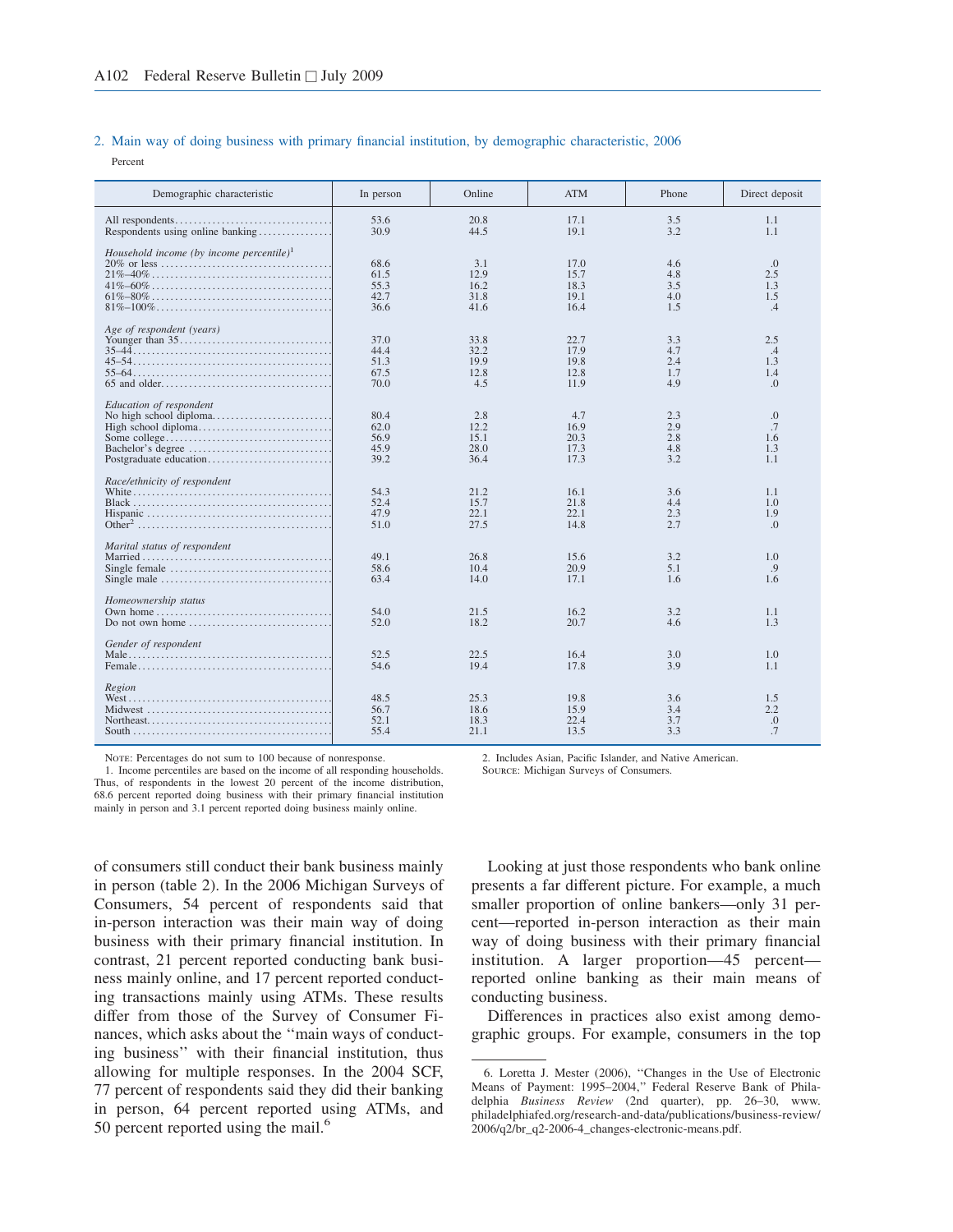# 3. Consumer access to Internet and use of Internet for online banking, by demographic characteristic, 2006

Percent

|                                                                                                                                                                                           |                                      | Internet access at home              |                                       | Internet                             | Distribution of online bankers by    |                                                                        |                                         |  |
|-------------------------------------------------------------------------------------------------------------------------------------------------------------------------------------------|--------------------------------------|--------------------------------------|---------------------------------------|--------------------------------------|--------------------------------------|------------------------------------------------------------------------|-----------------------------------------|--|
| Demographic characteristic                                                                                                                                                                | Have access                          |                                      | Distribution by type<br>of connection | access<br>at work:                   |                                      | location most frequently used to<br>access their financial institution |                                         |  |
|                                                                                                                                                                                           |                                      | Dial-up                              | High-speed                            | Have access                          | Home                                 | Work                                                                   | Both equally                            |  |
| All respondents<br>Respondents using online banking                                                                                                                                       | 72.3<br>95.1                         | 27.1<br>18.7                         | 72.9<br>81.3                          | 52.2<br>75.5                         | 78.2                                 | $\cdots$<br>14.4                                                       | 7.4                                     |  |
| Household income (by income percentile) <sup>1</sup><br>$21\% - 40\%$<br>$41\% - 60\%$<br>$81\% - 100\%$                                                                                  | 36.6<br>61.1<br>76.7<br>88.8<br>96.3 | 41.0<br>44.8<br>32.5<br>22.9<br>10.7 | 59.0<br>55.2<br>67.5<br>77.1<br>89.3  | 17.2<br>41.0<br>54.2<br>73.5<br>77.4 | 89.1<br>72.3<br>80.2<br>81.4<br>74.6 | 10.9<br>16.9<br>15.7<br>14.3<br>14.2                                   | 0.<br>10.7<br>4.2<br>4.4<br>11.2        |  |
| Age of respondent (years)                                                                                                                                                                 | 79.2<br>86.9<br>79.1<br>73.1<br>45.9 | 25.5<br>20.1<br>22.5<br>33.8<br>42.5 | 74.5<br>79.9<br>77.5<br>66.2<br>57.5  | 67.8<br>73.2<br>66.5<br>46.3<br>9.8  | 73.3<br>80.0<br>75.0<br>81.6<br>95.0 | 21.1<br>12.6<br>14.4<br>8.6<br>5.0                                     | 5.6<br>7.4<br>10.6<br>9.9<br>$\Omega$ . |  |
| Education of respondent<br>No high school diploma<br>High school diploma<br>Bachelor's degree<br>Postgraduate education                                                                   | 21.8<br>60.7<br>71.0<br>84.6<br>89.7 | 57.5<br>40.9<br>30.2<br>21.2<br>16.2 | 42.6<br>59.2<br>69.8<br>78.8<br>83.8  | 11.6<br>32.4<br>51.2<br>66.8<br>74.1 | 50.0<br>83.5<br>76.4<br>78.3<br>77.3 | $\Omega$ .<br>10.5<br>13.6<br>13.1<br>20.8                             | 50.0<br>6.0<br>10.1<br>8.6<br>2.0       |  |
| Race/ethnicity of respondent                                                                                                                                                              | 75.1<br>55.7<br>59.6<br>79.4         | 27.3<br>28.7<br>18.9<br>22.7         | 72.7<br>71.3<br>81.1<br>77.3          | 52.5<br>56.0<br>46.8<br>52.3         | 78.3<br>70.1<br>89.7<br>73.9         | 13.9<br>27.8<br>$\Omega$<br>23.1                                       | 7.8<br>2.1<br>10.3<br>3.1               |  |
| Marital status of respondent<br>Married<br>Single female $\dots\dots\dots\dots\dots\dots\dots\dots\dots\dots\dots$<br>Single male $\dots \dots \dots \dots \dots \dots \dots \dots \dots$ | 81.6<br>54.9<br>63.9                 | 27.0<br>27.6<br>27.0                 | 73.0<br>72.4<br>73.0                  | 57.8<br>39.2<br>51.1                 | 78.6<br>82.9<br>73.5                 | 13.0<br>12.5<br>20.9                                                   | 8.4<br>4.6<br>5.6                       |  |
| Homeownership status<br>Do not own home $\dots\dots\dots\dots\dots\dots\dots\dots$                                                                                                        | 76.5<br>55.4                         | 28.6<br>19.0                         | 71.4<br>81.0                          | 53.2<br>47.9                         | 80.0<br>70.2                         | 14.0<br>16.1                                                           | 6.1<br>13.7                             |  |
| Gender of respondent                                                                                                                                                                      | 76.0<br>69.2                         | 25.2<br>28.9                         | 74.8<br>71.1                          | 58.8<br>46.5                         | 79.2<br>77.3                         | 11.3<br>17.3                                                           | 9.6<br>5.4                              |  |
| Region<br>Midwest                                                                                                                                                                         | 78.0<br>70.6<br>73.4<br>69.6         | 23.2<br>32.6<br>22.2<br>28.8         | 76.8<br>67.4<br>77.8<br>71.2          | 53.0<br>47.1<br>54.9<br>53.7         | 83.0<br>75.7<br>75.4<br>78.2         | 11.7<br>18.6<br>17.7<br>11.3                                           | 5.3<br>5.8<br>6.9<br>10.4               |  |

NOTE: Some percentages do not sum to 100 because of rounding or nonresponse.

1. Income percentiles are based on the income of all responding households. Thus, of respondents in the lowest 20 percent of the income distribution, 36.6 percent reported having Internet access at home and, of that group, 41.0 percent reported having a dial-up connection.

fifth in terms of income tended to report using online banking as their main way of doing business with their primary financial institution (42 percent), whereas consumers with less income reported in-person banking as their main way of conducting bank business (perhaps in part because of a lack of access to the Internet). Compared with those over the age of 45, larger proportions of respondents under 45 reported using online banking or ATMs as their main way of doing business with their primary financial institution. Education level appears to be associated with online banking as well: larger proportions of respon2. Includes Asian, Pacific Islander, and Native American.

. . . Not applicable.

Source: Michigan Surveys of Consumers.

dents with a bachelor's degree or postgraduate education reported online banking as their main way of banking.

# *Extent of Consumer Access to the Internet*

Nearly three-fourths of respondents to the 2006 Michigan Surveys of Consumers reported having Internet access at home (72 percent), and about half reported having access at work (52 percent). Most consumers with home access had a high-speed connection (73 percent) (table 3). For online bankers, the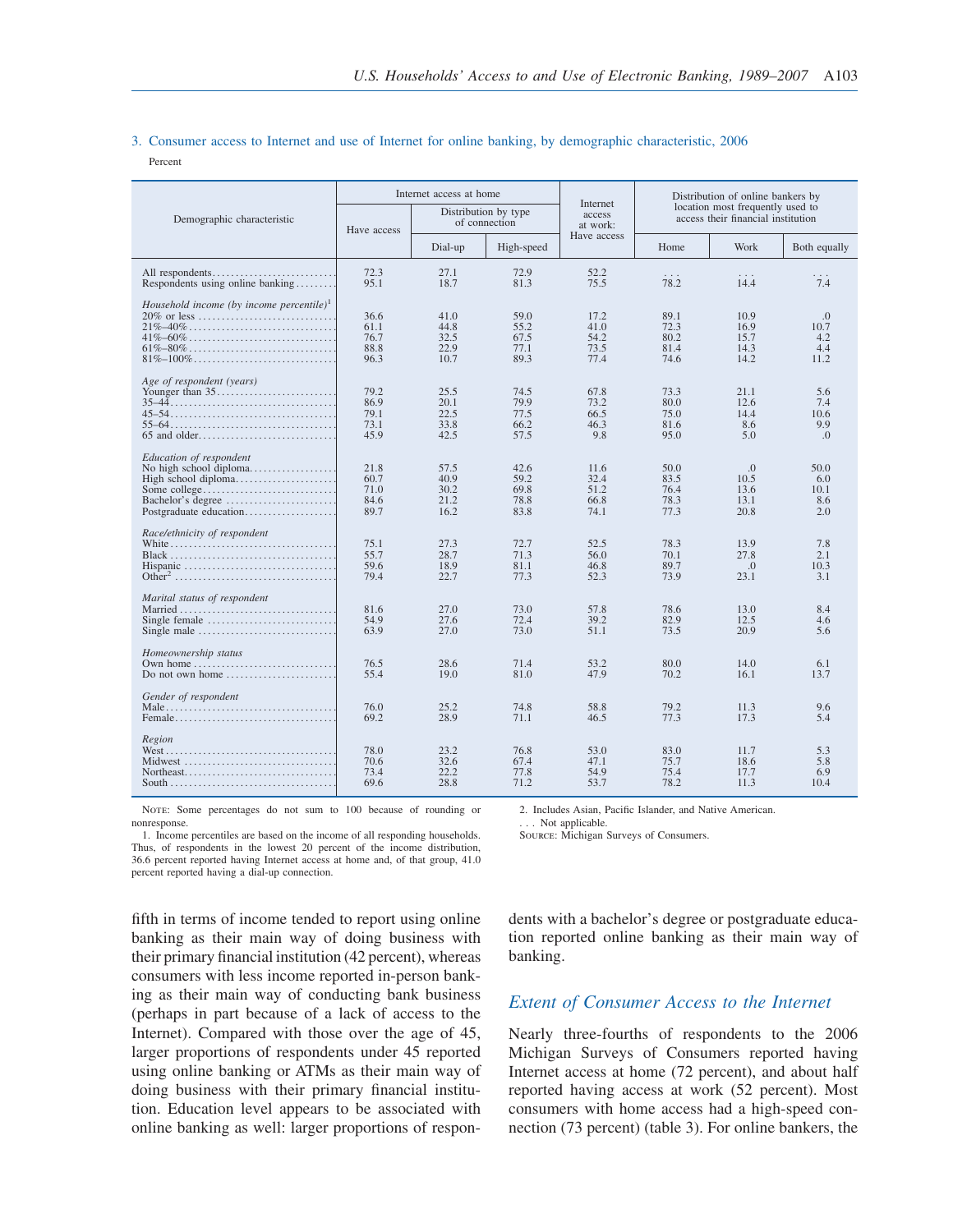majority (78 percent) reported that they do their online banking most often from home.

Several demographic factors—including age, education, race and ethnicity, and income—seem to be associated with Internet access. The same groups less likely to cite online banking as their primary means of conducting bank business were also less likely to have Internet access at home. For example, respondents older than 65 were less likely to have Internet access at home and less likely to have a high-speed Internet connection. Similarly, only 22 percent of respondents without a high school diploma reported having Internet access at home, and only 12 percent reported having access at work. In addition, black and Hispanic respondents were less likely than white and ''other'' (predominantly Asian, Pacific Islander, and Native American) respondents to have Internet access at home—although those who had home access were just as likely as white and ''other'' respondents to have a high-speed connection. In a multivariate modeling of Internet access, black respondents were the only group statistically less likely to have access, either at work or at home (data not shown).

Between 2000 and 2006, access to computers and the Internet became more widespread across all income groups.<sup>7</sup> However, data from the 2006 Michigan Surveys of Consumers indicate that differences among households in different income groups remain. About 50 percent of low- and moderate-income households (those in the first and second income quintiles, the lower 40 percent of the income distribution) had Internet access at home, compared with nearly 90 percent of middle- and higher-income households (those in the upper 60 percent of the income distribution); similarly, about 30 percent in the lower income group reported having Internet access at work, compared with nearly 70 percent in the upper income group.<sup>8</sup>

Even for those with Internet access at home, the type of access varies by income, with higher proportions of lower income households accessing their home Internet service provider via a slower dial-up connection rather than a high-speed connection. This finding has implications for the use of online banking, as consumers may find online banking via a dial-up connection cumbersome and may believe that highspeed connections are more secure. As discussed later, consumers' perceptions of the convenience and security of e-banking products affect their willingness to adopt these products.

# *TRENDS IN CONSUMER ADOPTION OF E-BANKING*

Consumer adoption of some mature e-banking technologies seems to have reached saturation. For example, the proportion of households reporting that they use direct deposit for income or benefits payments was at 80 percent in 2007 (table 4). ATM use remained fairly stable, at 67 percent and 69 percent in 2003 and 2006, respectively (though a higher proportion reported using ATM cards in 2007).

Adoption of other, newer e-banking technologies has been growing. In particular, the use of debit cards has increased in recent years—although some consider debit cards a ''mature'' technology, given their widespread use.<sup>9</sup> (Debit cards have been around long enough and have been used in a sufficient number of transactions that a few problems are being recognized, among them account overdrafts; see box ''Account Debits and Overdrafts.'') Only 20 percent of respondents to the 1995 Survey of Consumer Finances had used a debit card; by 2007, the percentage had more than tripled, to 71 percent. The increase may have been due to several factors. In the mid-1990s, banks began to issue debit cards imprinted with the Visa or MasterCard logo, leading to acceptance by more merchants.<sup>10</sup> Also, the addition of national credit card networks enabled consumers to complete transactions with only a signature anywhere a merchant accepted the card—in contrast to the requirement, when debit cards were introduced, that they use a personal identification number (PIN). Wider merchant acceptance and the elimination in many instances of the PIN requirement resulted in a significant increase in debit transactions in general,

<sup>7.</sup> U.S. Census (2001), ''Home Computers and Internet Use in the United States: August 2000'' (September), www.census.gov/prod/ 2001pubs/p23-207.pdf; U.S. Census (2005), ''Computer and Internet Use in the United States: 2003'' (October), www.census.gov/prod/ 2005pubs/p23-208.pdf; 2008 Statistical Abstract of the United States, ''Internet Access and Usage and Online Service Usage: 2006'' (table 1127), www.census.gov/compendia/statab/2008/tables/ 08s1127.pdf.

<sup>8.</sup> Here and elsewhere in this article, ''low income'' refers to households in the first income quintile (lowest 20 percent of the income distribution), ''moderate income'' refers to those in the second quintile, ''middle income'' refers to those in the third quintile, and "higher income" generally refers to those in the upper two quintiles.

<sup>9.</sup> Julia S. Cheney (2007), ''An Update on Trends in the Debit Card Market,'' Payment Cards Center Discussion Paper 07-07 (Philadelphia: Federal Reserve Bank of Philadelphia, June), www. philadelphiafed.org/payment-cards-center/publications/discussionpapers/2007/D2007JuneUpdateDebitCardMarketTrends.pdf.

<sup>10.</sup> Stan Sienkiewicz (2002), ''The Evolution of EFT Networks from ATMs to New On-Line Debit Payment Products,'' Payment Cards Center Discussion Paper 02-04 (Philadelphia: Federal Reserve Bank of Philadelphia, April), www.philadelphiafed.org/pcc/papers/ 2002/EFTNetworks\_042002.pdf.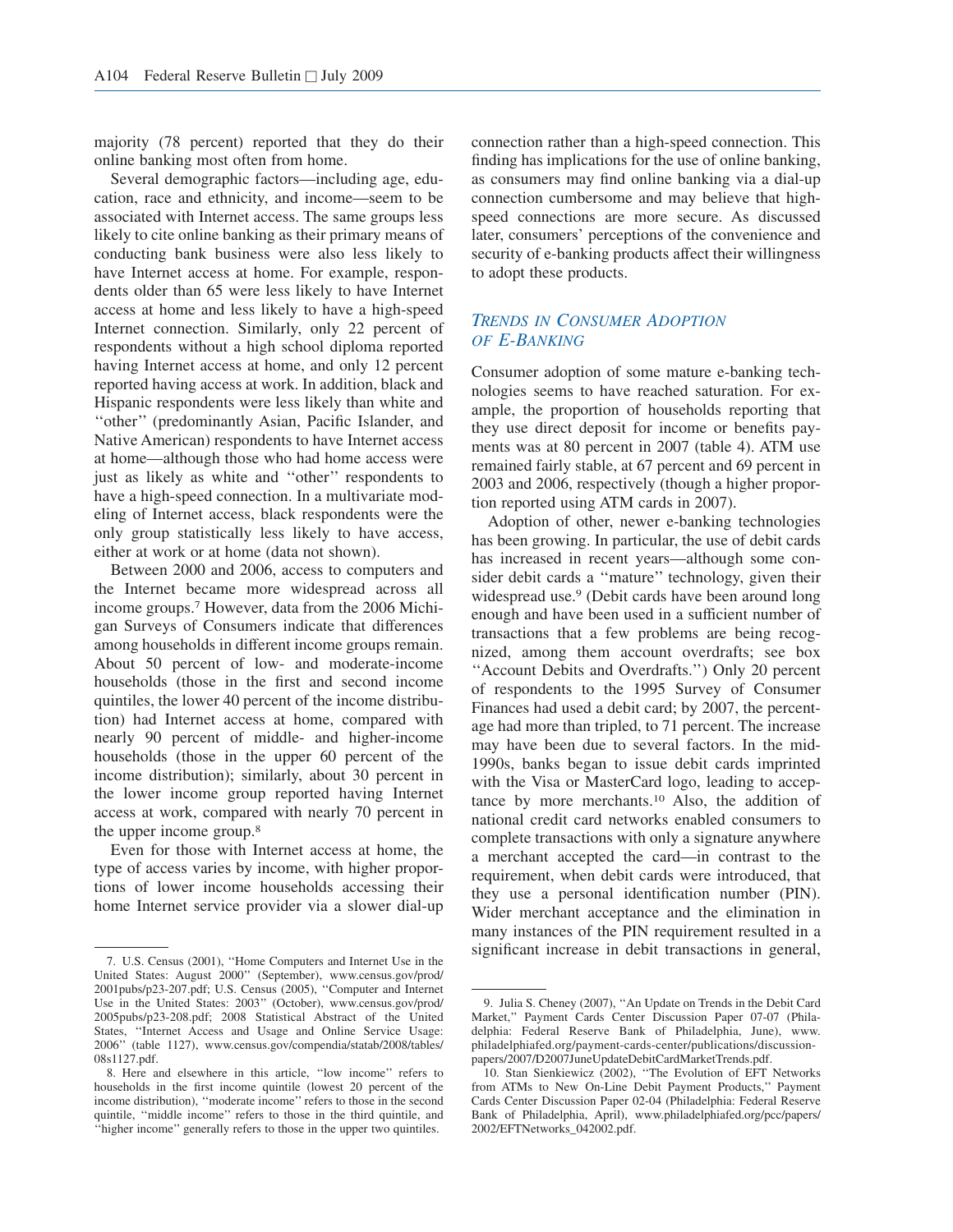#### 4. Proportion of U.S. households that use various electronic banking technologies, selected years

Percent

|                                                                        |                      |                         |                      | Survey of Consumer Finances | Michigan Surveys of Consumers |                                                                                        |                          |                      |                      |                                                                 |
|------------------------------------------------------------------------|----------------------|-------------------------|----------------------|-----------------------------|-------------------------------|----------------------------------------------------------------------------------------|--------------------------|----------------------|----------------------|-----------------------------------------------------------------|
| Technology                                                             | 1995                 | 1998                    | 2001                 | 2004                        | 2007                          | Change,<br>$1995$ to<br>2007                                                           | 1999                     | 2003                 | 2006                 | Change,<br>$1999$ to<br>2006                                    |
| Direct deposit<br>ATM card<br>Debit card<br>Preauthorized payment      | 53<br>35<br>20<br>25 | 67<br>55<br>37<br>40    | 73<br>58<br>50<br>44 | 76<br>66<br>63<br>51        | 80<br>76<br>49                | 50<br>116<br>254<br>95                                                                 | 65<br>59<br>n.a.<br>31   | 70<br>67<br>54<br>46 | 77<br>69<br>62<br>57 | 19<br>16<br>$\cdots$<br>84                                      |
| Automated phone system<br>Online banking<br>Smart card<br>Prepaid card | n.a.<br>4<br>n.a.    | 26<br>$\bigcap$<br>n.a. | 23<br>21<br>n.a.     | 21<br>35<br>n.a.<br>n.a.    | 25<br>53<br>n.a.<br>n.a.      | $\cdot$ $\cdot$ $\cdot$<br>1,228<br>$\cdot$ $\cdot$ $\cdot$<br>$\cdot$ $\cdot$ $\cdot$ | 40<br>10<br>n.a.<br>n.a. | 44<br>32<br>6<br>73  | 46<br>51<br>12<br>73 | 16<br>411<br>$\cdot$ $\cdot$ $\cdot$<br>$\cdot$ $\cdot$ $\cdot$ |

NOTE: The numbers in this table differ from those in Mester, "Changes in the Use of Electronic Means of Payment: 1995–2004," in that Mester's data include all households whereas the data in this table include only those households that have bank accounts, consistent with Anguelov, Hilgert, and Hogarth, "U.S. Consumers and Electronic Banking." In addition, for those households with ATM cards, this table includes only those households that use the product, whereas Mester (see note b to her table "Percent of U.S. Households that Use

Each Instrument: 1995, 1998, 2001, and 2004") indicates that she included any household that reported owning an ATM card.

Calculations may not yield change shown because of rounding.

n.a. Not available.

.. Not applicable.

Source: Survey of Consumer Finances and Michigan Surveys of Consumers.

and in signature debit transactions (as opposed to PIN debit transactions) in particular.

The data indicate that consumers may be using some technologies as substitutes (using one or the other) and other technologies as complements (using both). For example, there is some evidence that consumers are using debit cards as substitutes for checks and cash and that those who are not using debit cards for transactions are using credit cards.<sup>11</sup> (The decision about which form of payment to use may be driven in part by the size and circumstances of the transaction; see box ''How Would You Like to Pay for That?'') Similarly, consumers may use either online or phone banking, rather than both. Or they may use preauthorized payments and phone or online banking as complementary means of paying bills.

In 2006, more than half of consumers reported using preauthorized payments, up from about onefourth in the mid-1990s. Preauthorized payments allow consumers to have many types of bills paid automatically from their bank account—rent or mortgage, car payments, utility bills, or gym memberships, for example. Paying in this way helps consumers avoid late fees and maintain a sound credit record. While preauthorized payments can reduce consumers' costs in terms of their time and effort, they can also increase their ''switching'' costs, for example, the time it takes to change to a new financial institution, or the expense of stopping payment should the consumer wish to terminate his or her relationship with a current recipient of a preauthorized payment.

Online banking has clearly been the fastest growing e-banking technology over the past decade: fewer than 5 percent of consumers were banking online in 1995, compared with 53 percent in 2007. While most online bankers use the service to monitor their accounts or transfer funds, a significant proportion in 2006 were using online banking to pay bills (table 5). In 2003, only 32 percent of households reported banking online, and 55 percent of those online bankers were paying bills online; by 2006, of the 51 per-

#### 5. Proportion of online bankers using various online banking services, 2003 and 2006

Percent

| Service                                                                  | 2003                                 | 2006                                |
|--------------------------------------------------------------------------|--------------------------------------|-------------------------------------|
| Monitor accounts<br>Transfer funds between accounts<br>Open new accounts | 95.4<br>63.9<br>54.7<br>n.a.<br>n.a. | 97.7<br>70.1<br>76.0<br>14.8<br>111 |
| <b>MEMO</b><br>Proportion of respondents banking online                  | 32                                   | 51                                  |

n.a. Not available.

Source: Michigan Surveys of Consumers.

<sup>11.</sup> Ron Borzekowski, Elizabeth K. Kiser, and Shaista Ahmed (2006), ''Consumers' Use of Debit Cards: Patterns, Preferences, and Price Response,'' Finance and Economics Discussion Series 2006-16 (Washington: Board of Governors of the Federal Reserve System, April), www.federalreserve.gov/pubs/feds/2006/200616/200616pap. pdf; Elizabeth Klee (2006), ''Families' Use of Payment Instruments during a Decade of Change in the U.S. Payment System,'' Finance and Economics Discussion Series 2006-01 (Washington: Board of Governors of the Federal Reserve System, February), www. federalreserve.gov/pubs/feds/2006/200601/200601pap.pdf; Fumiko Hayashi and Elizabeth Klee (2003), ''Technology Adoption and Consumer Payments: Evidence from Survey Data,'' *Review of Network Economics*, vol. 2 (June), pp 175–90; Elizabeth Klee, ''How People Pay: Evidence from Grocery Store Data'' (2008), *Journal of Monetary Economics*, vol. 55 (April), pp. 526–41; Marques Benton, Krista Blair, Marianne Crowe, and Scott Schuh (2007), ''The Boston Fed Study of Consumer Behavior and Payment Choice: A Survey of Federal Reserve System Employees,'' Public Policy Discussion Papers No. 07-1 (Boston: Federal Reserve Bank of Boston, February), www.bos.frb.org/economic/ppdp/2007/ppdp0701.pdf.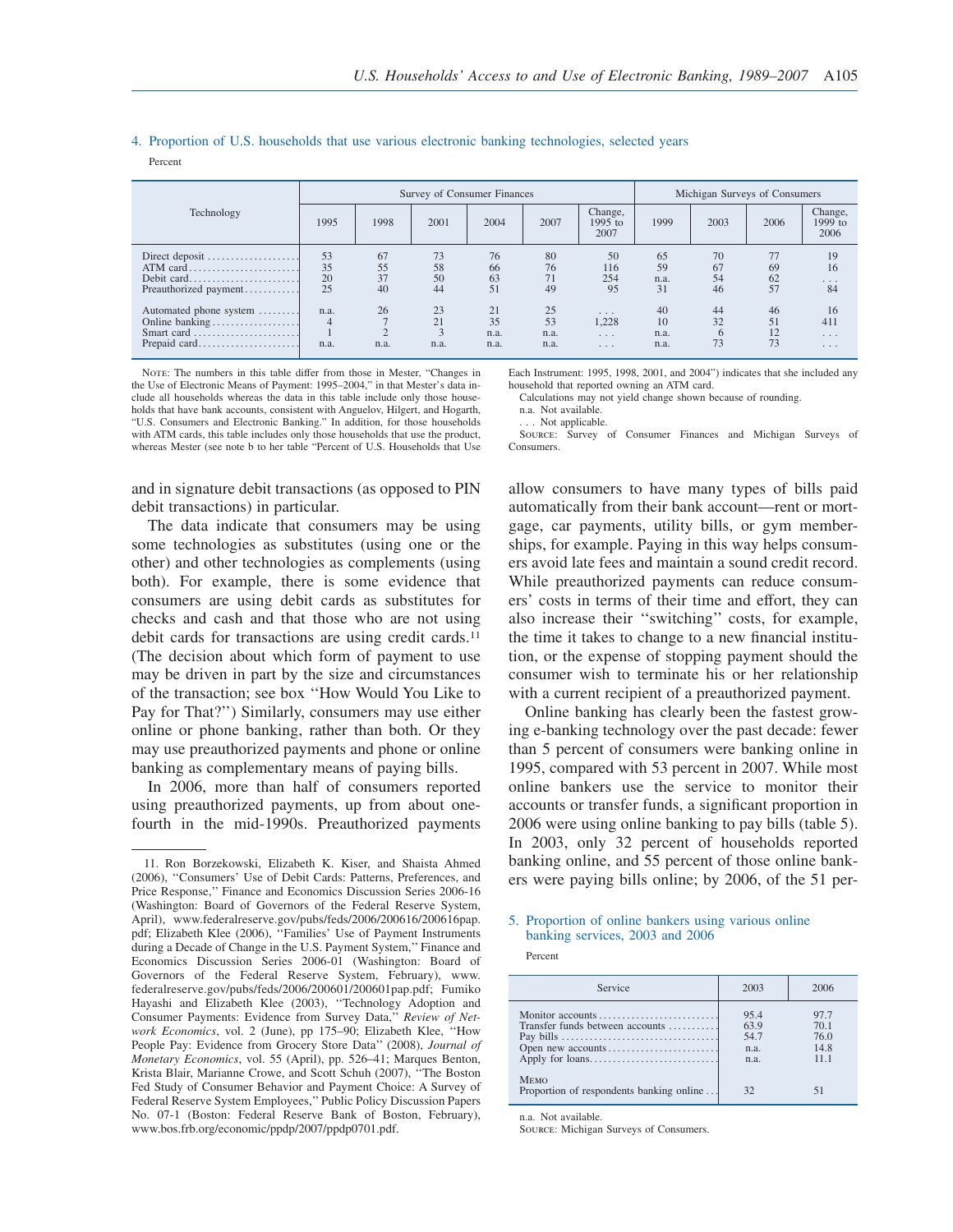# **Account Debits and Overdrafts**

A 2007 study by PULSE EFT Association and Dove Consulting found that an increasing proportion of debit card programs authorize purchases "even when there are insufficient funds in the underlying demand deposit account at the time of the transaction, in essence allowing cardholders to overdraw their accounts."<sup>1</sup> In these cases, consumers may face an overdraft fee from their bank. Financial institutions contend that consumers may be willing to pay overdraft fees rather than have their transactions denied, while consumer advocates contend that consumers should be given the choice of canceling or continuing their transactions.

In December 2008, the Federal Reserve Board issued final rules that amend the Board's Regulation DD (Truth in Savings) to address depository institutions' disclosure practices related to overdrafts. The new rules take effect January 1, 2010.

- *Disclosure of aggregate overdraft fees*. All institutions must disclose on their periodic statements the aggregate dollar amounts charged for overdrafts and returned items, both for the statement period and for the year to date. (Previously, only institutions that promote or advertise the payment of overdrafts were required to disclose aggregate amounts.)
- *Disclosure of balance information*. Institutions that provide account balance information through an automated system must provide a balance that does not include additional funds that may be made available to cover overdrafts.

At the same time the Board issued these final rules, it also issued proposed rules for overdraft services. The proposed rules, which would amend the Board's Regulation E (Electronic Fund Transfers), provide certain consumer protections related to the assessment of overdraft fees.

- *Consumer choice regarding overdraft services*. The proposal solicits comment on two approaches to giving consumers a choice regarding the payment of ATM and one-time debit card overdrafts by their financial institution.
	- Opt-out. Under one approach, an institution would be prohibited from imposing an overdraft fee unless (1) the consumer is given an initial notice and a reasonable opportunity to opt out of the institution's overdraft service and (2) the consumer does not opt out.
	- Opt-in. Under the other approach, an institution would be prohibited from imposing an overdraft fee unless the consumer affirmatively consents ("opts in") to the institution's overdraft service.
- *Debit holds*. The proposed rules would prohibit institutions from imposing an overdraft fee when the account is overdrawn because of a hold on funds in the consumer's account that exceeds the actual transaction amount. For example, when a consumer uses a debit card to pay for gasoline, the initial authorization may place a hold for \$50; the consumer may want to purchase only \$20 worth of gas, but if he or she has only \$40 in the account, the \$50 hold may overdraw the account. The proposed rule is limited to debit card transactions in which the actual transaction amount generally can be determined within a short time after the transaction is authorized (for example, transactions at gas stations and restaurants).

For details and to track the progress of these proposals, visit www.federalreserve.gov/newsevents/press/bcreg/ 20081218a.htm. The comment period for these proposals closed on March 30, 2009.

cent of households banking online, 76 percent were paying bills online.

Compared with online bill paying, other online banking services, such as opening new accounts, are used much less frequently (appendix table B.1). In 2006, only about 15 percent of online bankers used online banking to open a new account, and only 11 percent used online banking to apply for a loan. Because not all banks offer a full range of services online, some of these numbers may reflect the supply of, as well as the demand for, e-banking services.

Nearly three out of four respondents to the 2003 and 2006 Michigan Surveys of Consumers reported using some type of prepaid, or stored-value, card. Some of these cards may be closed-system, or singlevendor, cards (for example, gift cards from a particular store); others may be general-purpose cards that carry a Visa, MasterCard, or American Express logo. Some cards are designed for a single use, while others are reloadable; for example, some employers issue reloadable payroll cards to employees who do not have their pay deposited directly into a bank

<sup>1.</sup> The PULSE EFT Association and Dove Consulting study is described in Julia S. Cheney (2007), "An Update on Trends in the Debit Card Market," Payment Cards Center Discussion Paper 07-07 (Philadelphia: Federal Reserve Bank of Philadelphia, June), www. philadelphiafed.org/payment-cards-center/publications/discussion-papers/ 2007/D2007JuneUpdateDebitCardMarketTrends.pdf.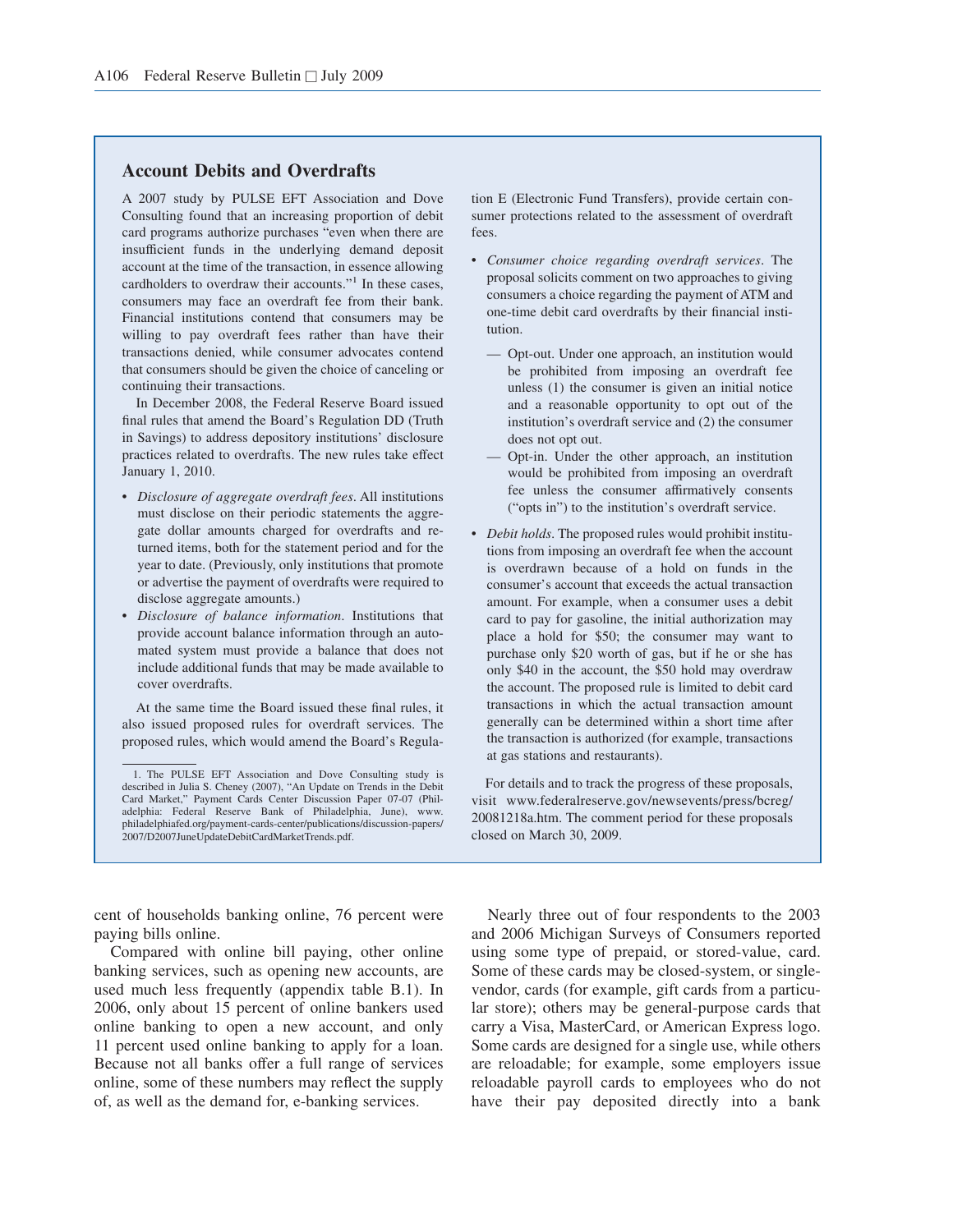account.<sup>12</sup> Between 2004 and 2007, the number of transactions made via prepaid cards grew from 2.4 billion to 4.3 billion; the dollar volume grew in approximately the same proportion, from \$64 billion to \$113 billion. While the majority of these prepaid card transactions were made by closed-system cards, the share made by general-purpose cards grew from 20 percent to 28 percent over the period.<sup>13</sup> Consumer and community educators have advocated the use of these cards as a way to transition unbanked and underbanked households to the mainstream banking system. However, many of these cards are not associated with a bank account.

# *Users of E-Banking*

In addition to the benefits of using e-banking products and services noted earlier, studies suggest that consumers who monitor their bank accounts electronically identify fraudulent transactions earlier than consumers who rely on paper statements.<sup>14</sup> If this is the case, then it is important to identify barriers to the adoption of e-banking technologies so that consumers can be encouraged to use these products for their own benefit.

Consumers' access to bank accounts and their use of e-banking products is correlated with demographic factors such as age, income, race and ethnicity, and education.<sup>15</sup> Given that the number of e-banking products used by consumers has increased, it may be instructive to look at how various demographic groups—some of which may be underrepresented among electronic bankers—have fared.

# Income and E-Banking

Data from the Michigan Surveys of Consumers confirm that higher income households are more likely than those in other income groups to have a bank account and to use each of the electronic banking services covered in the surveys (table 6). However, low- and moderate-income households appear to be catching up: by 2006, 80 percent of low-income households and 94 percent of moderate-income households reported having a bank account. And while each income group has shown growth in the adoption of e-banking technologies, the growth has been especially noticeable among low- and moderate-income consumers. For example, the proportion of low- and moderate-income households using preauthorized payments more than doubled between 1999 and 2006. And low-income consumers reported an even larger increase in online banking, with the proportion rising tenfold, from 3 percent to 30 percent, between 1999 and 2006. Despite significant growth in the percentage of low-income consumers banking online, the difference between the lowest and highest income groups in the percentages banking online appears to have widened over time, from 19 percentage points in 1999 to 26 percentage points in 2003 to 40 percentage points in 2006. Finally, the proportion of low-income consumers banking by phone more than doubled from 1999 to 2006, perhaps an indication that phone banking is a substitute for online banking among lower-income households.

Does their increased use of online banking, phone banking, and preauthorized payments mean that lowand moderate-income consumers are better off? While this question cannot be answered definitively, it is possible that these consumers are better able to monitor their account activity and balances with these e-banking technologies. Interestingly, when attitudes and other demographic characteristics were controlled for in the 2006 data, income was not a significant determinant of whether a household banked online, banked by phone, or used preauthorized payment (data not shown).

<sup>12.</sup> James C. McGrath (2007), ''General-Use Prepaid Cards: The Path to Gaining Mainstream Acceptance,'' Payment Cards Center Discussion Paper 07-03 (Philadelphia: Federal Reserve Bank of Philadelphia, March), www.philadelphiafed.org/pcc/papers/2007/ D2007MarchGeneralUsePrepaidCards.pdf; Julia S. Cheney and Sherrie L.W. Rhine (2006), ''Prepaid Cards: An Important Innovation in Financial Services,'' Payment Cards Center Discussion Paper 06-07 (Philadelphia: Federal Reserve Bank of Philadelphia, July), www.philadelphiafed.org/pcc/papers/2006/ D2006JulyPrepaidCardsACCIcover.pdf; Julia S. Cheney (2007), ''Payments, Credit, and Savings: The Experience for LMI Households,'' Summary of Payment Cards Center conference (Philadelphia: Federal Reserve Bank of Philadelphia), www.philadelphiafed.org/pcc/ conferences/2007/C2007MayExperienceforLMI.pdf.

<sup>13.</sup> Aite Group (2007), ''Prepaid Cards: The State of the Industry,'' Report 200707231 (July), www.aitegroup.com/reports/ 200707231.php; and ATM & Debit News and Prepaid Trends, New York: Source Media, September 27, 2007. Gerdes ("Recent Payment Trends in the United States") estimates that approximately 3.3 billion prepaid card payments, with a dollar volume of approximately \$49.6 billion, were made in 2006.

<sup>14.</sup> Mary T. Monahan (2007), ''Identify Fraud Is Dropping, Continued Vigilance Necessary,'' Javelin Strategy and Research 2007 Identity Fraud Survey Report (February).

<sup>15.</sup> Lee and Lee, ''Haven't Adopted Electronic Financial Services Yet?''; Eun Ju Lee, Jinkook Lee, and David Eastwood (2003), ''A Two-Step Estimation of Consumer Adoption of Technology-Based Service Innovations,'' *Journal of Consumer Affairs*, vol. 37 (December), pp. 256–82; Jane M. Kolodinsky, Jeanne M. Hogarth, and Marianne A. Hilgert (2004), ''The Adoption of Electronic Banking Technologies by U.S. Consumers,'' *International Journal of Bank*

*Marketing*, vol. 22 (4), pp. 238–59; Borzekowski, Kiser, and Ahmed. ''Consumers' Use of Debit Cards''; Michal Polasik and Tomasz Piotr Wisniewski (2008), ''Empirical Analysis of Internet Banking Adoption in Poland'' (June 22), paper presented at the 21st Australasian Finance and Banking Conference, papers.ssrn.com/sol3/ papers.cfm?abstract\_id=1116760.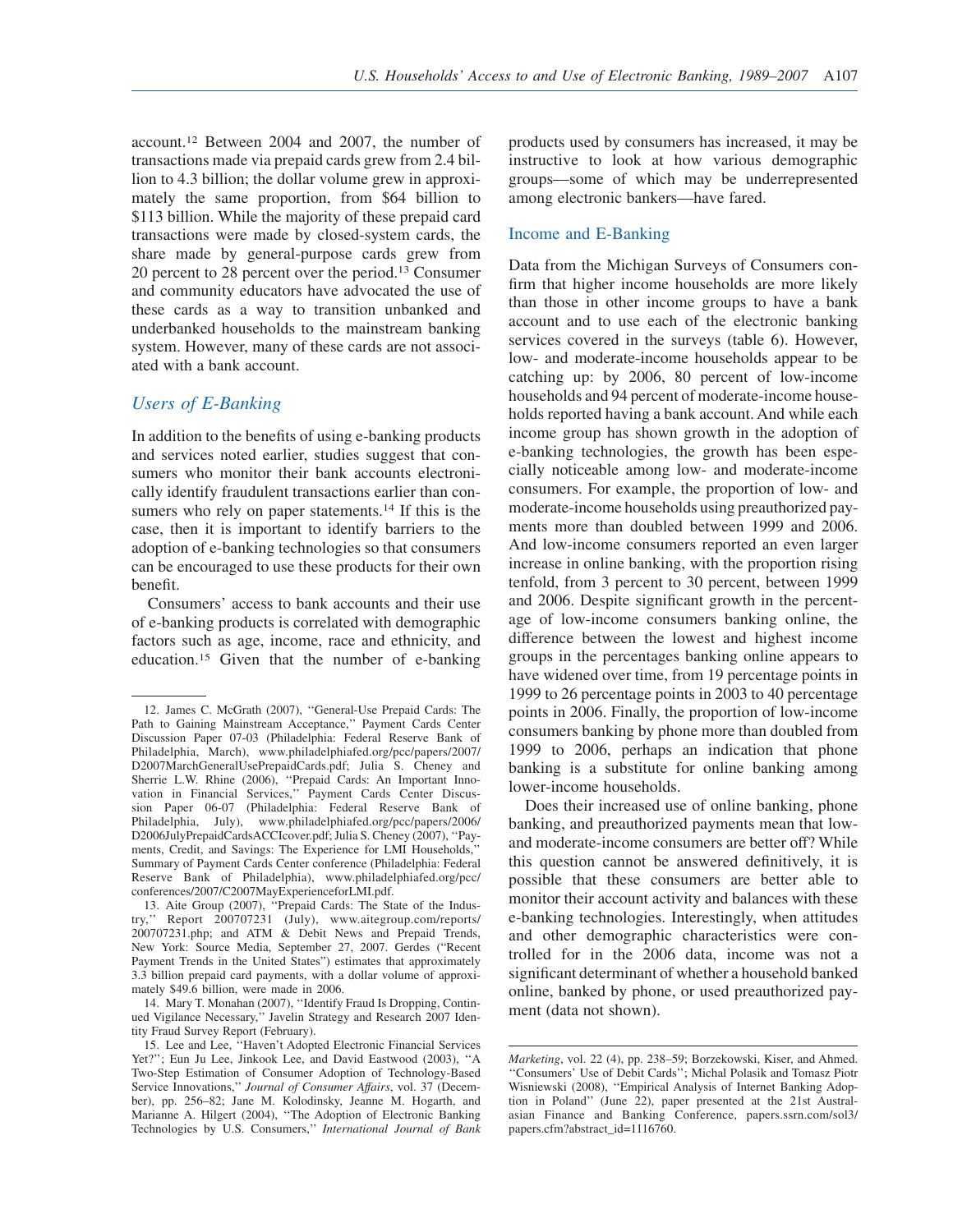# 6. Use of e-banking products and services by consumers who have a bank account, by demographic characteristic, selected years

Percent

|                                                                                                                                                                                       |                            | Have a bank account        |                            |                            |                            |                            |                                      | Product or service         |                            |                            |                            |                            |  |
|---------------------------------------------------------------------------------------------------------------------------------------------------------------------------------------|----------------------------|----------------------------|----------------------------|----------------------------|----------------------------|----------------------------|--------------------------------------|----------------------------|----------------------------|----------------------------|----------------------------|----------------------------|--|
| Demographic characteristic                                                                                                                                                            |                            |                            |                            |                            | ATM card                   |                            |                                      | Debit card                 |                            | Direct deposit             |                            |                            |  |
|                                                                                                                                                                                       | 1999                       | 2003                       | 2006                       | 1999                       | 2003                       | 2006                       | 1999                                 | 2003                       | 2006                       | 1999                       | 2003                       | 2006                       |  |
| All respondents                                                                                                                                                                       | 89                         | 86                         | 92                         | 60                         | 67                         | 69                         | n.a.                                 | 54                         | 62                         | 66                         | 70                         | 77                         |  |
| Household income (by income percentile) <sup>1</sup><br>$20\%$ or less<br>$41\% - 60\% \ldots \ldots \ldots \ldots \ldots \ldots \ldots \ldots \ldots \ldots \ldots$<br>$61\% - 80\%$ | 67<br>89<br>93<br>98<br>97 | 67<br>82<br>92<br>92<br>98 | 80<br>94<br>97<br>98<br>97 | 34<br>47<br>60<br>68<br>82 | 57<br>71<br>72<br>68<br>72 | 58<br>66<br>63<br>79<br>83 | n.a.<br>n.a.<br>n.a.<br>n.a.<br>n.a. | 49<br>58<br>60<br>53<br>55 | 50<br>65<br>61<br>71<br>69 | 63<br>70<br>60<br>65<br>72 | 59<br>69<br>68<br>80<br>73 | 71<br>74<br>79<br>84<br>81 |  |
| Age of respondent (years)                                                                                                                                                             | 87<br>87<br>91<br>87<br>91 | 81<br>88<br>90<br>91<br>83 | 88<br>95<br>95<br>91<br>92 | 79<br>74<br>58<br>52<br>19 | 84<br>77<br>62<br>58<br>45 | 89<br>80<br>76<br>57<br>41 | n.a.<br>n.a.<br>n.a.<br>n.a.<br>n.a. | 79<br>64<br>43<br>39<br>30 | 86<br>76<br>64<br>52<br>32 | 58<br>67<br>60<br>57<br>89 | 60<br>70<br>66<br>76<br>83 | 71<br>78<br>73<br>75<br>89 |  |
| Education of respondent<br>No high school diploma<br>High school diploma<br>Some college<br>Bachelor's degree<br>Postgraduate education                                               | 67<br>88<br>93<br>92<br>97 | 44<br>81<br>88<br>95<br>97 | 70<br>88<br>97<br>95<br>99 | 23<br>45<br>70<br>67<br>85 | 55<br>60<br>70<br>72<br>71 | 49<br>57<br>73<br>77<br>75 | n.a.<br>n.a.<br>n.a.<br>n.a.<br>n.a. | 42<br>51<br>61<br>58<br>49 | 44<br>53<br>72<br>65<br>63 | 61<br>62<br>64<br>72<br>73 | 47<br>63<br>71<br>75<br>78 | 62<br>70<br>79<br>83<br>83 |  |
| Race/ethnicity of respondent<br>Hispanic                                                                                                                                              | 92<br>75<br>71<br>87       | 90<br>66<br>69<br>86       | 95<br>80<br>81<br>90       | 58<br>61<br>79<br>71       | 64<br>80<br>90<br>67       | 68<br>75<br>76<br>63       | n.a.<br>n.a.<br>n.a.<br>n.a.         | 50<br>68<br>86<br>67       | 61<br>70<br>68<br>63       | 65<br>71<br>63<br>74       | 70<br>71<br>60<br>86       | 78<br>83<br>66<br>74       |  |
| Marital status of respondent<br>Single female $\dots\dots\dots\dots\dots\dots\dots\dots\dots\dots$<br>Single male                                                                     | 94<br>83<br>83             | 90<br>79<br>85             | 94<br>88<br>91             | 64<br>51<br>60             | 69<br>64<br>67             | 71<br>64<br>68             | n.a.<br>n.a.<br>n.a.                 | 57<br>50<br>53             | 64<br>59<br>59             | 66<br>70<br>59             | 75<br>67<br>55             | 78<br>80<br>69             |  |
| Homeownership status<br>Own home<br>Do not own home                                                                                                                                   | 93<br>80                   | 91<br>74                   | 95<br>84                   | 56<br>69                   | 63<br>78                   | 67<br>77                   | n.a.<br>n.a.                         | 50<br>67                   | 59<br>73                   | 70<br>57                   | 72<br>64                   | 78<br>75                   |  |
| Gender of respondent                                                                                                                                                                  | 91<br>87                   | 87<br>85                   | 93<br>92                   | 62<br>58                   | 68<br>67                   | 71<br>67                   | n.a.<br>n.a.                         | 54<br>55                   | 63<br>61                   | 63<br>69                   | 69<br>71                   | 75<br>79                   |  |
| Region<br>Midwest                                                                                                                                                                     | 91<br>90<br>89<br>86       | 89<br>89<br>83<br>84       | 94<br>93<br>96<br>89       | 70<br>50<br>60<br>60       | 73<br>58<br>67<br>70       | 75<br>64<br>76<br>64       | n.a.<br>n.a.<br>n.a.<br>n.a.         | 65<br>47<br>44<br>58       | 67<br>58<br>61<br>62       | 69<br>62<br>60<br>70       | 66<br>71<br>67<br>74       | 80<br>74<br>74<br>80       |  |

1. Income percentiles are based on the income of all responding households. Thus, of respondents in the lowest 20 percent of the income distribution, 67 percent had a bank account in 1999 and 2003 and 80 percent had a bank account in 2006.

# n.a. Not available.

2. Includes Asian, Pacific Islander, and Native American.

Source: Michigan Surveys of Consumers.

# Age and E-Banking

Younger consumers (under age 35) are slightly less likely to have a bank account than consumers more typically in the workforce. However, among consumers with a bank account, the use of ATMs, debit cards, and online banking decreases consistently as age increases: younger households are much more likely than older households to use these services. The service that is the exception is direct deposit, the use of which generally increases with age. When considering changes over time, however, growth rates for adoption among older consumers (those 65 and above) have surpassed rates for other age groups. For example, the proportion of older consumers using

ATMs and preauthorized payment doubled from 1999 to 2006, the proportion using phone banking tripled, and the proportion using online banking increased tenfold.

# Education and E-Banking

Consumers who have no post-secondary education are less likely than their more-educated counterparts to have a bank account. And among less-educated consumers who have a bank account, smaller proportions use e-banking services. The most widely used service among those with no post-secondary education is direct deposit, followed by prepaid cards and ATMs.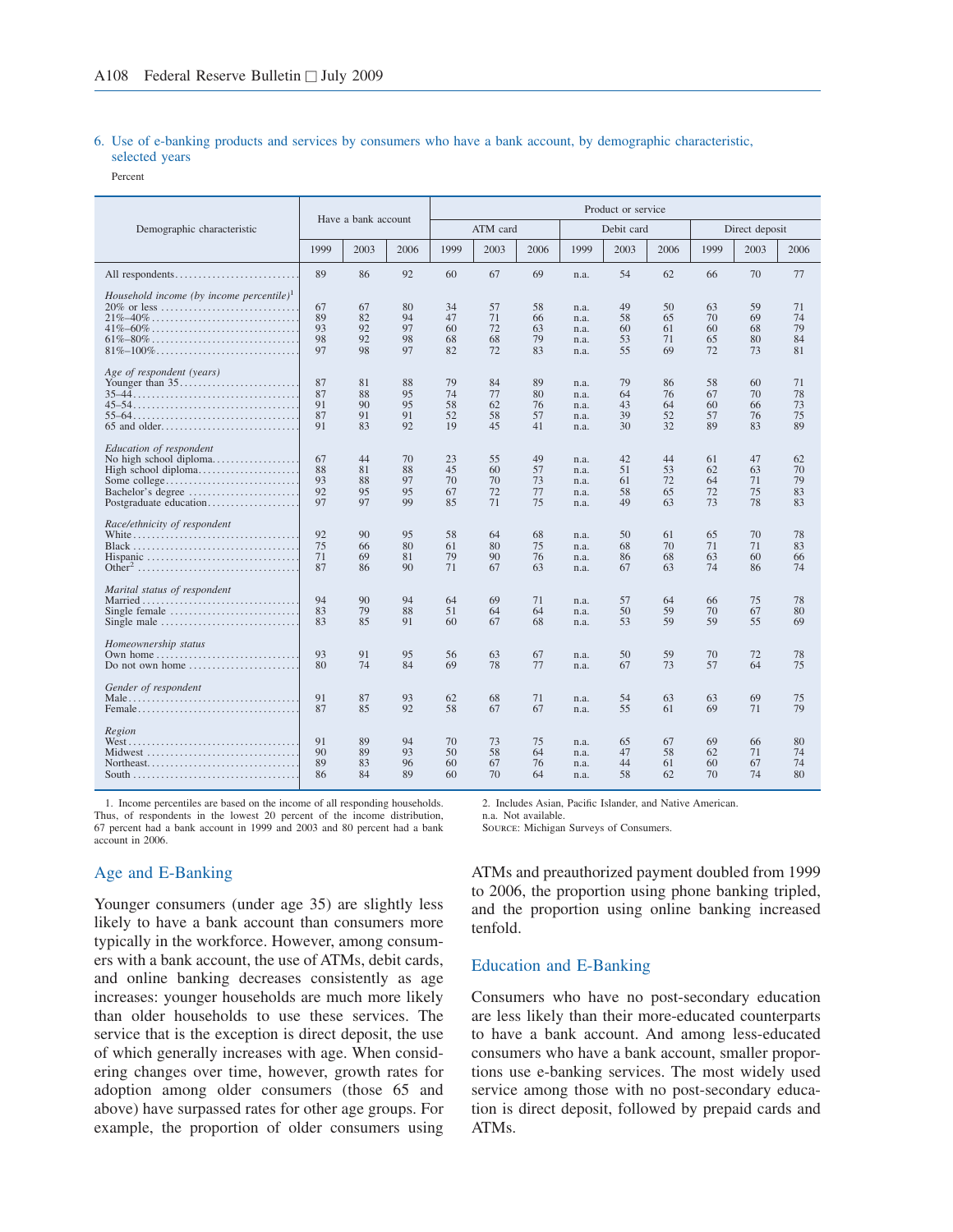#### 6.—*Continued*

Percent

|        | Product or service    |      |      |               |      |                  |                |      |      |                |                 |      |              |      |
|--------|-----------------------|------|------|---------------|------|------------------|----------------|------|------|----------------|-----------------|------|--------------|------|
|        | Preauthorized payment |      |      | Phone banking |      |                  | Online banking |      |      | Smart card     |                 |      | Prepaid card |      |
| 1999   | 2003                  | 2006 | 1999 | 2003          | 2006 | 1999             | 2003           | 2006 | 1999 | 2003           | 2006            | 1999 | 2003         | 2006 |
| 31     | 46                    | 57   | 40   | 44            | 46   | 10.7             | 31.9           | 51.1 | n.a. | 6              | 12              | n.a. | 73           | 73   |
| 23     | 35                    | 46   | 22   | 22            | 50   | $\mathfrak{Z}$   | 17             | 30   | n.a. | $\overline{4}$ | 9               | n.a. | 59           | 59   |
| 21     | 39                    | 50   | 30   | 47            | 43   | 6                | 27             | 38   | n.a. | 6              | 12              | n.a. | 74           | 70   |
| $27\,$ | 47                    | 59   | 45   | 45            | 40   | 9                | 32             | 50   | n.a. | $\mathfrak s$  | 10              | n.a. | 77           | 76   |
| 39     | 53                    | 58   | 45   | 50            | 53   | 11               | 38             | 64   | n.a. | $\,$ 8 $\,$    | 15              | n.a. | 79           | 76   |
| 42     | 55                    | 69   | 58   | 53            | 48   | 22               | 43             | 70   | n.a. | $\tau$         | 13              | n.a. | 78           | 79   |
| 25     | 47                    | 62   | 45   | 53            | 50   | 16               | 48             | 67   | n.a. | $\,$ 8 $\,$    | 21              | n.a. | 81           | 87   |
| 40     | 51                    | 62   | 60   | 52            | 47   | 13               | 36             | 65   | n.a. | 6              | $\,$ 8 $\,$     | n.a. | 84           | 78   |
| 37     | 44                    | 55   | 43   | 48            | 50   | 9                | 31             | 53   | n.a. | $\overline{7}$ | 11              | n.a. | 73           | 73   |
| 27     | 41                    | 53   | 35   | 42            | 45   | $\tilde{9}$      | 26             | 43   | n.a. | 6              | 12              | n.a. | 71           | 74   |
| 26     | 44                    | 52   | 11   | 18            | 36   | $\overline{c}$   | 9              | 20   | n.a. | $\mathbf{1}$   | $7\phantom{.0}$ | n.a. | 51           | 52   |
| 19     | 30                    | 31   | 11   | 13            | 33   | $\mathfrak{Z}$   | 11             | 10   | n.a. | $\mathfrak{Z}$ | 3               | n.a. | 57           | 49   |
| 26     | 38                    | 50   | 29   | 36            | 44   | 6                | 18             | 35   | n.a. | $\overline{4}$ | 8               | n.a. | 68           | 63   |
| 30     | 51                    | 54   | 39   | 42            | 49   | 12               | 37             | 53   | n.a. | 5              | 14              | n.a. | 73           | 77   |
| 37     | 51                    | 60   | 56   | 55            | 48   | 15               | 41             | 59   | n.a. | 9              | 14              | n.a. | 77           | 79   |
| 38     | 47                    | 73   | 62   | 48            | 44   | 17               | 37             | 64   | n.a. | $\tau$         | 14              | n.a. | 82           | 75   |
| 31     | 45                    | 56   | 40   | 43            | 48   | 11               | 31             | 53   | n.a. | 6              | 12              | n.a. | 74           | 74   |
| 27     | 49                    | 53   | 37   | 51            | 37   | 8                | 22             | 39   | n.a. | 5              | $7\phantom{.0}$ | n.a. | 70           | 61   |
| 38     | 49                    | 65   | 44   | 51            | 50   | 11               | 36             | 51   | n.a. | $\overline{4}$ | 12              | n.a. | 79           | 60   |
| 39     | 61                    | 73   | 54   | 54            | 34   | 25               | 49             | 47   | n.a. | 16             | 12              | n.a. | 68           | 72   |
| 35     | 51                    | 57   | 45   | 49            | 46   | 13               | 36             | 56   | n.a. | 6              | 13              | n.a. | 77           | 76   |
| $27\,$ | 42                    | 52   | 37   | 36            | 50   | $7\phantom{.0}$  | $22\,$         | 42   | n.a. | $\sqrt{5}$     | $7\phantom{.0}$ | n.a. | 72           | 70   |
| 25     | 33                    | 49   | 30   | 38            | 40   | 11               | 33             | 45   | n.a. | $\,$ 8 $\,$    | 15              | n.a. | 63           | 60   |
| 36     | 48                    | 58   | 38   | 44            | 46   | $\overline{9}$   | 32             | 51   | n.a. | 6              | 10              | n.a. | 74           | 81   |
| 21     | 40                    | 52   | 46   | 44            | 52   | 15               | 31             | 49   | n.a. | $\tau$         | 16              | n.a. | 71           | 68   |
| 31     | 47                    | 54   | 37   | 45            | 45   | 12               | 35             | 53   | n.a. | $\frac{5}{7}$  | 14              | n.a. | 66           | 69   |
| 31     | 46                    | 59   | 43   | 43            | 48   | 10               | 29             | 49   | n.a. |                | 9               | n.a. | 79           | 75   |
| 31     | 46                    | 59   | 51   | 47            | 54   | 15               | 34             | 57   | n.a. | 6              | 8               | n.a. | 74           | 74   |
| 36     | 45                    | 54   | 31   | 37            | 41   | $\boldsymbol{7}$ | 28             | 53   | n.a. | $\tau$         | 11              | n.a. | 74           | 69   |
| 23     | 44                    | 53   | 38   | 46            | 47   | 8                | 26             | 48   | n.a. | 3              | 12              | n.a. | 71           | 79   |
| 31     | 48                    | 60   | 42   | 47            | 45   | 12               | 36             | 48   | n.a. | $\overline{7}$ | 14              | n.a. | 74           | 69   |

About one in ten of the least-educated consumers (those without a high school diploma) bank online. In 2006, 22 percent of respondents in this group had access to the Internet at home, and about 12 percent had access at work (table 3), hindering their ability to access and become familiar with online banking products. Thus, while an increasing percentage of less-educated consumers are using e-banking, their adoption of these services pales in comparison with consumers in other education groups. When controlling for attitudes and other demographic characteristics, education is a significant factor for the use of all e-banking technologies except phone banking.

With a few notable exceptions, between 1999 and 2006, the use of e-banking grew among most educational groups. It is interesting that respondents with the most education were less likely to report using ATMs in 2006 than in 1999 but were more likely to report using debit cards; it may be that these consumers were substituting debit card transactions for ATM transactions. Similarly, consumers with more education appear to have switched from phone banking to online banking over time, as might be expected, as access to the Internet is also greater for those with more education.

# Race, Ethnicity, and E-Banking

Compared with white consumers, lower proportions of black and Hispanic consumers report having a bank account. Over time, however, the proportions of banked black and Hispanic consumers have increased, by 5 percentage points for black households and 10 percentage points for Hispanic households from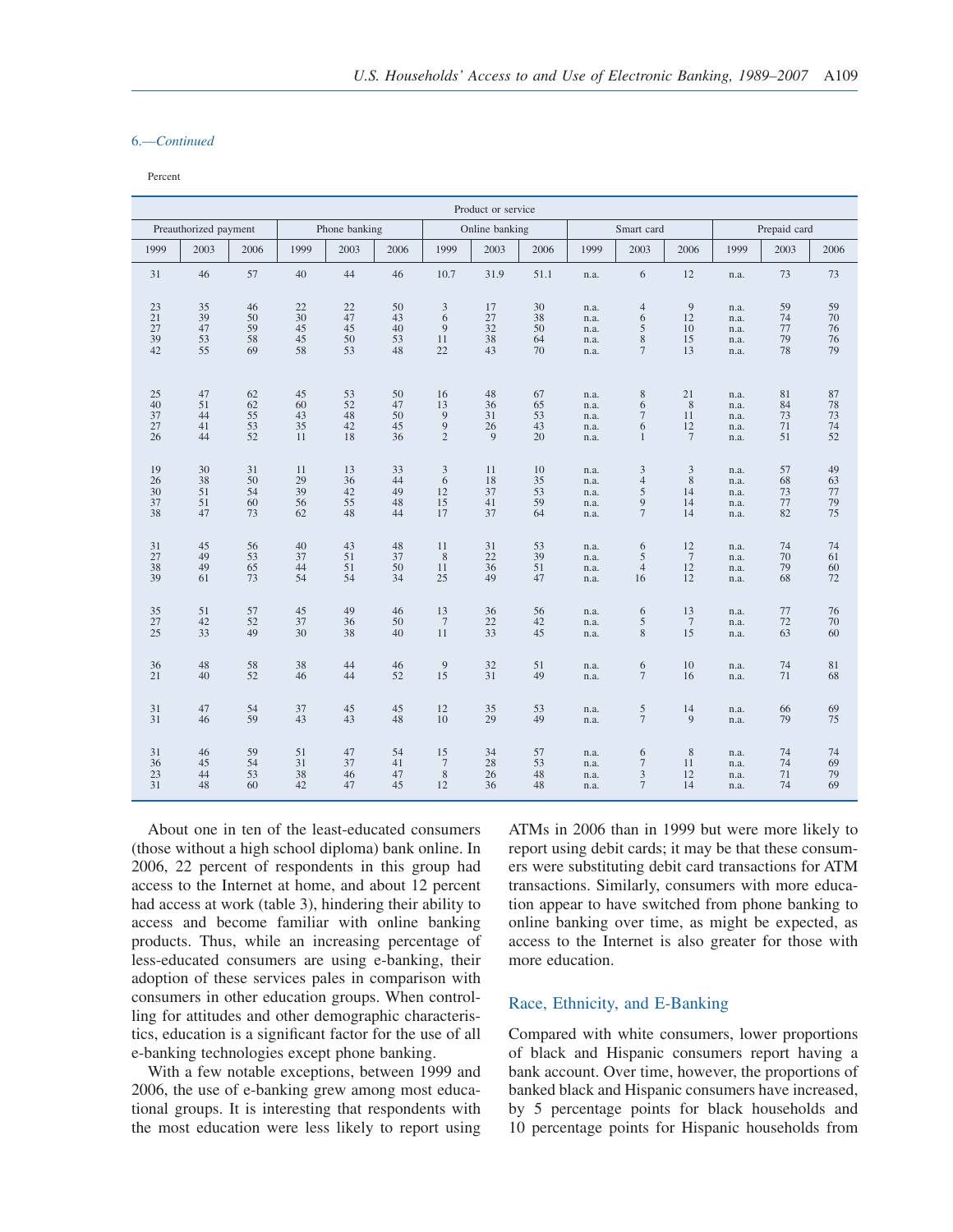#### 7. Proportion of consumers using e-banking technologies, by type of user, selected years

Percent

| Technology                                         | Minimal users          |                |                      |                         | Limited users        |                      | Early adopters and heavy users |                      |                      |
|----------------------------------------------------|------------------------|----------------|----------------------|-------------------------|----------------------|----------------------|--------------------------------|----------------------|----------------------|
|                                                    | 1999                   | 2003           | 2006                 | 1999                    | 2003                 | 2006                 | 1999                           | 2003                 | 2006                 |
| Direct deposit<br>Auto bill payment                | 68<br>n.a.<br>31<br>57 | 22<br>63<br>35 | 43<br>38<br>51<br>12 | 57<br>n.a.<br>100<br>40 | 60<br>44<br>62<br>17 | 28<br>51<br>83<br>68 | 76<br>n.a.<br>34<br>93         | 98<br>87<br>80<br>71 | 95<br>95<br>86<br>67 |
| Phone banking<br>Online banking<br>All respondents | 18<br>n.a.<br>37       | 34<br>97<br>29 | 11<br>25<br>22       | 58<br>n.a.<br>48        | 17<br>18<br>26       | 38<br>32<br>90<br>26 | 57<br>50<br>n.a.<br>15         | 67<br>92<br>45       | 59<br>73<br>83<br>51 |

NOTE: Components may not sum to 100 percent because of rounding. n.a. Not available.

1999 to 2006. Among those with a bank account, black consumers appear more likely to use debit cards than their white counterparts but are less likely to bank online.

Adoption of electronic banking products and services generally seems to have increased over time for all the racial and ethnic categories surveyed. A notable exception is the use of phone banking and preauthorized payments: a substantially smaller proportion of ''other'' consumers (predominantly Asians, Pacific Islanders, and Native Americans) reported banking by phone in 2006 compared with previous surveys, and a substantially larger proportion of this group reported using preauthorized payments.

# *Combinations of E-Banking Services Used by Consumers*

As e-banking has become more popular, consumers have adopted various combinations of e-banking products and services. Cluster analysis makes it possible to look at those combinations and the characteristics of the users. In general, consumers can be sorted into several groups: early adopters and heavy users, who try everything; minimal users, who use very few, if any, e-banking services; and one or more limited-user groups ''in the middle,'' who adopt different combinations of products and services.<sup>16</sup>

Minimal users seem to make use of direct deposit and ATM and debit services (debit cards and preauthorized payments), but little else (table 7). Limited users may add phone banking to these more basic services. Heavy users are just that—they make use of most e-banking services. While it is the case that about one out of five consumers did not make much use of electronic banking services in 2006, over time Source: Michigan Surveys of Consumers.

more than half of consumers have come to be classified as heavy users.

# *Consumer Attitudes toward Emerging Payment Technologies*

The 2006 Michigan Surveys of Consumers asked about the use of emerging payment products, such as contactless cards and wireless payment devices. Contactless payment cards, which operate by transmitting a radio signal to a payment terminal or a handheld device (instead of by being swiped at a terminal), were not available in the United States until recently.<sup>17</sup> In fact, only 6.3 percent of survey respondents with a bank account reported having received a contactless payment card from their bank or credit card company (data not shown). Some consumers have been exposed to contactless payments through the use of electronic pass devices at toll booths and electronic tokens at gas pumps. The main selling points of contactless payment cards are greater speed and convenience: such payments may make for faster transactions, allowing consumers to maintain control over the card rather than hand it to a merchant.

Among all respondents, more than half (52 percent) said they would or might use contactless payment cards in the future (table 8). Among online bankers (recall that they make up about 51 percent of the full sample), nearly two-thirds (65 percent) said they would or might use this means of payment.

<sup>16.</sup> Hogarth, Kolodinsky, and Gabor, ''Consumer Payment Choices: Paper, Plastic—or Electrons?''

<sup>17.</sup> The Smart Card Alliance, an industry association of payment system participants, estimates that 21 million contactless cards had been issued in the United States by April 2007. See Smart Card Alliance (2007), ''Proximity Mobile Payments: Leveraging NFC and the Contactless Financial Payments Infrastructure,'' Smart Card Alliance Contactless Payments Council white paper (September), www.smartcardalliance.org/pages/publications-proximity-mobilepayments.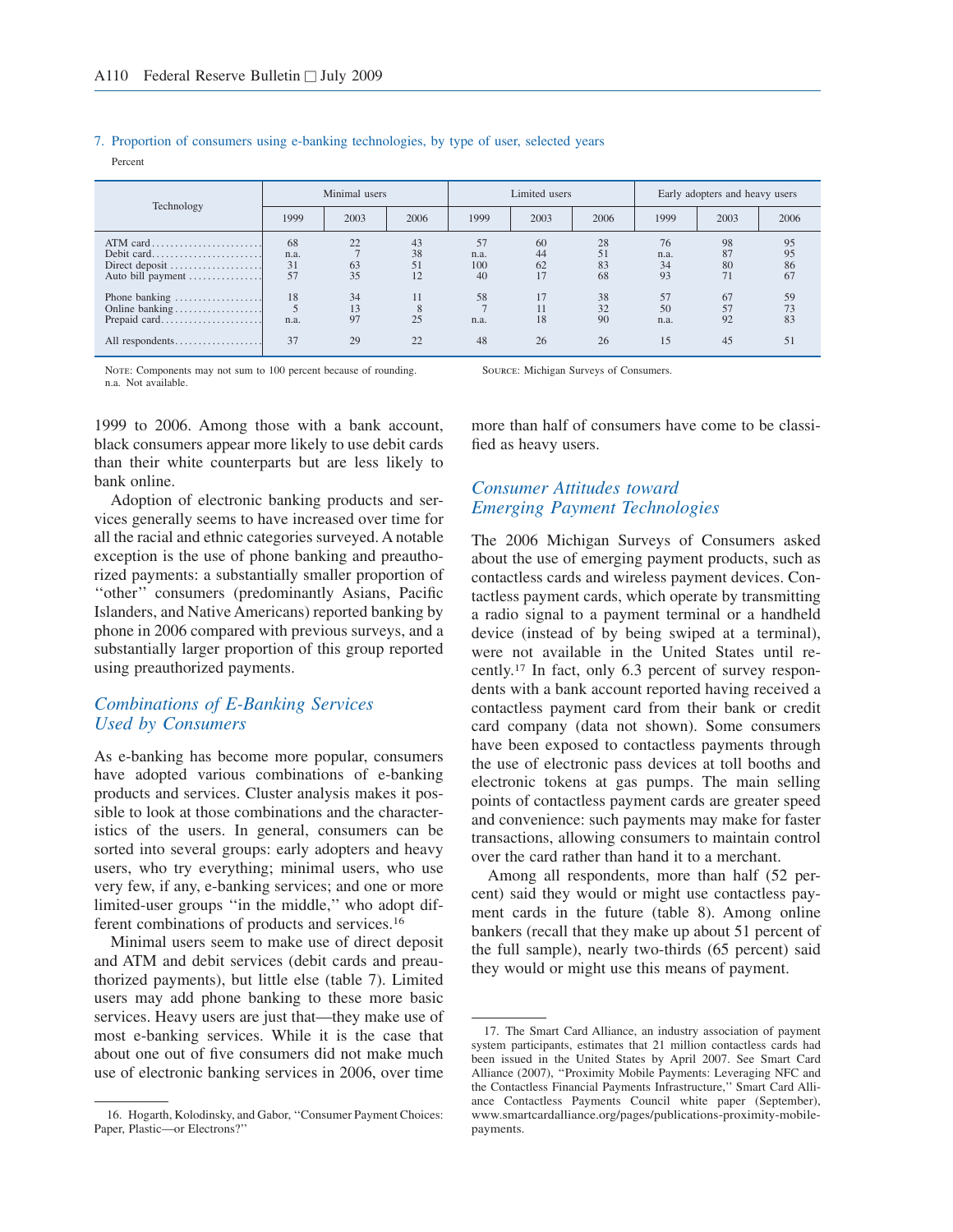#### 8. Consumers' expectations regarding the use of emerging payment technologies in the future, 2006 Percent

| Expectation |              | All respondents                        |              | Respondents who bank online |       |                |  |
|-------------|--------------|----------------------------------------|--------------|-----------------------------|-------|----------------|--|
|             | Yes          | Maybe                                  | No           | Yes                         | Maybe | N <sub>o</sub> |  |
|             | 37.8<br>16.3 | 14.7<br>72<br>$\overline{\phantom{a}}$ | 47.5<br>76.5 | 51.6<br>24.0                | 13.8  | 34.6<br>68.2   |  |

NOTE: Components may not sum to 100 because of rounding. Source: Michigan Surveys of Consumers.

The future success of contactless payments may be tied to the same demographic characteristics that appear to influence adoption of other electronic banking products. Income, age, education, and race and ethnicity, for example, appear to be associated with the adoption of electronic banking products. Similarly, consumers with higher income and more education, and younger households, were more likely to indicate a willingness to use contactless payment products in the future (see appendix table B.2).

Wireless payment devices were described in the survey as cellular phones and PDAs that can be equipped with a computer chip that allows users to charge items to their phone bill using the device instead of to a credit or debit card. Applications are also being developed, in a partnership between banks and telecommunications companies, that will debit users' bank account or bill their credit card account rather than charge their phone bill.

Compared with contactless payments, the potential success of other types of wireless payment devices is much less clear. The majority of respondents to the 2006 Michigan Surveys of Consumers (77 percent) said they were unlikely to use wireless payments in the future, and consumers who reported banking online were only slightly more likely to say they would likely adopt wireless payment technology.

What accounts for this difference between consumers' willingness to use contactless and wireless payments? Some researchers suggest that consumers do not necessarily see a need for wireless products.<sup>18</sup> Moreover, as is the case with contactless cards, familiarity with these products is directly related to their availability, and the infrastructure enabling merchant acceptance of contactless and wireless cards is still developing in the United States. To date, wireless payments systems have been deployed in parts of Europe and Asia but still face significant technological and infrastructural barriers in the United States.

Mobile banking and payments, via such devices as mobile (or "cell") phones and PDAs, have gained attention in recent years (see box ''Mobile Banking and Payments''). Access to mobile technology is now widespread in the United States; an estimated 80 percent of the population have access to mobile phones, and some industry analysts predict that mobile phone use in the United States will approach 100 percent in a few years.<sup>19</sup> As of early 2009, all the major financial institutions in the United States offer mobile banking services that provide account access via mobile phones and PDAs, and many smaller banks are adding technologies to provide mobile banking services.<sup>20</sup> These services generally allow consumers to transfer funds between accounts, schedule online payments, and conduct other online banking transactions using their mobile device, but most do not allow consumers to use their mobile device to make payments at the point of sale. Third-party providers are beginning to offer mobile payment options using short message service (SMS) technology, and niche markets, such as the Metropolitan Transit Authority in New York City, are using near-field communication (NFC) chip technology to enable payments.<sup>21</sup>

Before mobile payments can become more widespread and accepted by both merchants and consumers, financial institutions, mobile carriers, mobile hardware producers, and other stakeholders must cooperate to develop standards that will allow interoperability among mobile devices and bank technology networks. Although adoption has already occurred in Asia and Europe, most industry insiders believe it will take several years, perhaps until 2012, for mobile payments to become widespread in the United States.<sup>22</sup> However, the recent rapid adop-

<sup>18.</sup> Dan Schatt (2007), *US Mobile Banking: Beyond the Buzz* (Boston: Celent).

<sup>19.</sup> Joseph Salesky (2007), ''Mobile-Phone Banking: Coming to a Bank Near You,'' *U.S. Banker* (July), www.americanbanker.com/ usb\_article.html?id=20070626A2K9LH3P.

<sup>20.</sup> Marianne Crowe (2008), *Emerging Payments—The Changing Landscape*, Presentation to Maine Association of Community Banks and New Hampshire Community Bankers Association (Boston: Federal Reserve Bank of Boston, April), www.bos.frb.org/economic/eprg/ presentations/2008/crowe04151708.pdf.

<sup>21.</sup> Nasreen Quibria (2008), *The Contactless Wave: A Case Study in Transit Payments*, Emerging Payments Industry Briefing (Boston: Federal Reserve Bank of Boston, June), www.bos.frb.org/economic/ eprg/papers/briefings/transit.pdf.

<sup>22.</sup> According to the 2007 Mobile Financial Services Study, 51 percent of survey respondents believe mobile payments will be a reality in five to ten years, while 20 percent expect it to take more than ten years.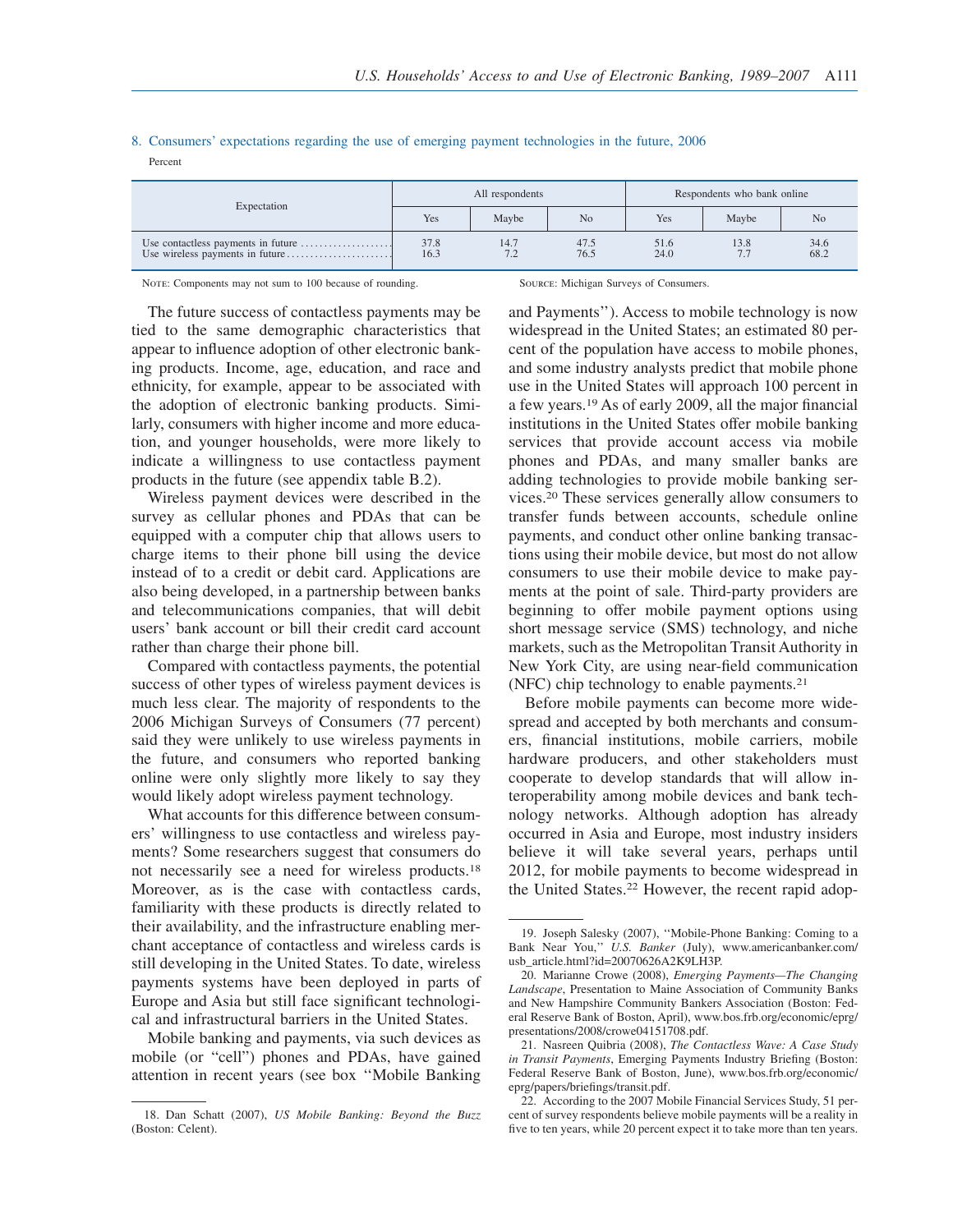# **Mobile Banking and Payments**

In Zagreb, Croatia, consumers can board the local streetcar and pay their fare via their mobile phone. In Kuala Lumpur, Malaysia, consumers can use their mobile phone to pay for parking and restaurant meals. In Stockholm, Sweden, consumers can buy a cup of coffee using their mobile phone.

Technologies using mobile (or "cell") phones, PDAs, and other wireless handheld devices are also making an appearance in the U.S. financial services market, initially as mobile banking. The recent implementation of programs at major U.S. financial institutions, coupled with the emergence of pilot programs at many regional and local banks, indicates that mobile banking is about to become a widely accepted banking medium. Industry experts believe that the evolution in mobile technology, together with consumer demand for more-convenient access to their banks' products and services, especially among younger generations, will create a viable market for mobile banking.

Mobile banking is a logical extension of online banking and thus may be a comfortable next step for online bankers. But extending the use of mobile devices beyond banking transactions to point-of-sale and person-toperson fund transfers may require innovations in merchant, telecommunication, and financial services infrastructure as well as consumer willingness to try new payment technologies.

#### **Technology behind Mobile Banking and Payments**

Currently, mobile banking and transactions rely on one of several basic technologies:

- web access protocol (WAP)—a technology generally used for mobile banking; has the familiar look and feel of online banking
- downloadable application—a technology that allows users to download the platform needed for a transaction; look and feel of platforms similar to online banking
- short message service (SMS)—a technology that leverages text messaging to monitor account balances and authorize and track payments; widely considered to be the fastest growing and most popular platform at present
- near-field communication (NFC) chip—a computer chip similar to those found in contactless payment cards. In 2006, New York's Metropolitan Transit Authority (MTA) implemented a pilot program for using contactless cards to pay fares and, a few months into the trial, added NFC-enabled mobile phone payments as an alternative to card payments. The early response was positive, with the MTA reporting that customer acceptance was good, there were no consumer complaints about MTA charges, no instances in which the MTA had to return funds to a consumer, and no fraud. $<sup>1</sup>$ </sup>

Companies adopting mobile payment technology now include nontraditional banking institutions and thirdparty payment providers such as PayPal, Obopay, and Amazon. The industry is also looking at GPS technology in mobile phones to allow customers to locate financial products and services (such as ATMs) and to identify targeted promotions when they are within a reasonable distance of products and services that might be of interest to them.

The "electronic wallet" (stored, encrypted credit card or bank account information that can be used to make electronic payments without entering the information for each transaction), which was developed for online transactions, is also being adapted for mobile devices and dubbed the "m-wallet." The m-wallet will include downloadable applications to enable customers to manage routine financial transactions, including both debit and

tion of smartphone technology may serve to expedite the process (a smartphone is a mobile phone with advanced features, often with PC-like functionality).

Insights provided by the Diffusion of Innovation model and the Technology Acceptance Model (described in the next section) suggest that consumers'

familiarity with mobile devices, along with additional experience with text messaging technology (SMS), contactless payment cards, and wireless Internet, will speed the adoption of a variety of mobile banking technologies. Online banking and contactless payments may be the building blocks for further adoption.<sup>23</sup>

<sup>1.</sup> Nasreen Quibria (2008), *The Contactless Wave: A Case Study in Transit Payments*, Emerging Payments Industry Briefing (Boston: Federal Reserve Bank of Boston, June), www.bos.frb.org/economic/eprg/papers/ briefings/transit.pdf.

See Edgar, Dunn & Company (2007), *2007 Mobile Financial Services Study: Key Findings Report* (San Francisco: Edgar, Dunn & Company, February).

<sup>23.</sup> Julia S. Cheney (2008), ''An Examination of Mobile Banking and Mobile Payments: Building Adoption as Experience Goods?'' Payment Cards Center Discussion Paper 08-06 (Philadelphia: Federal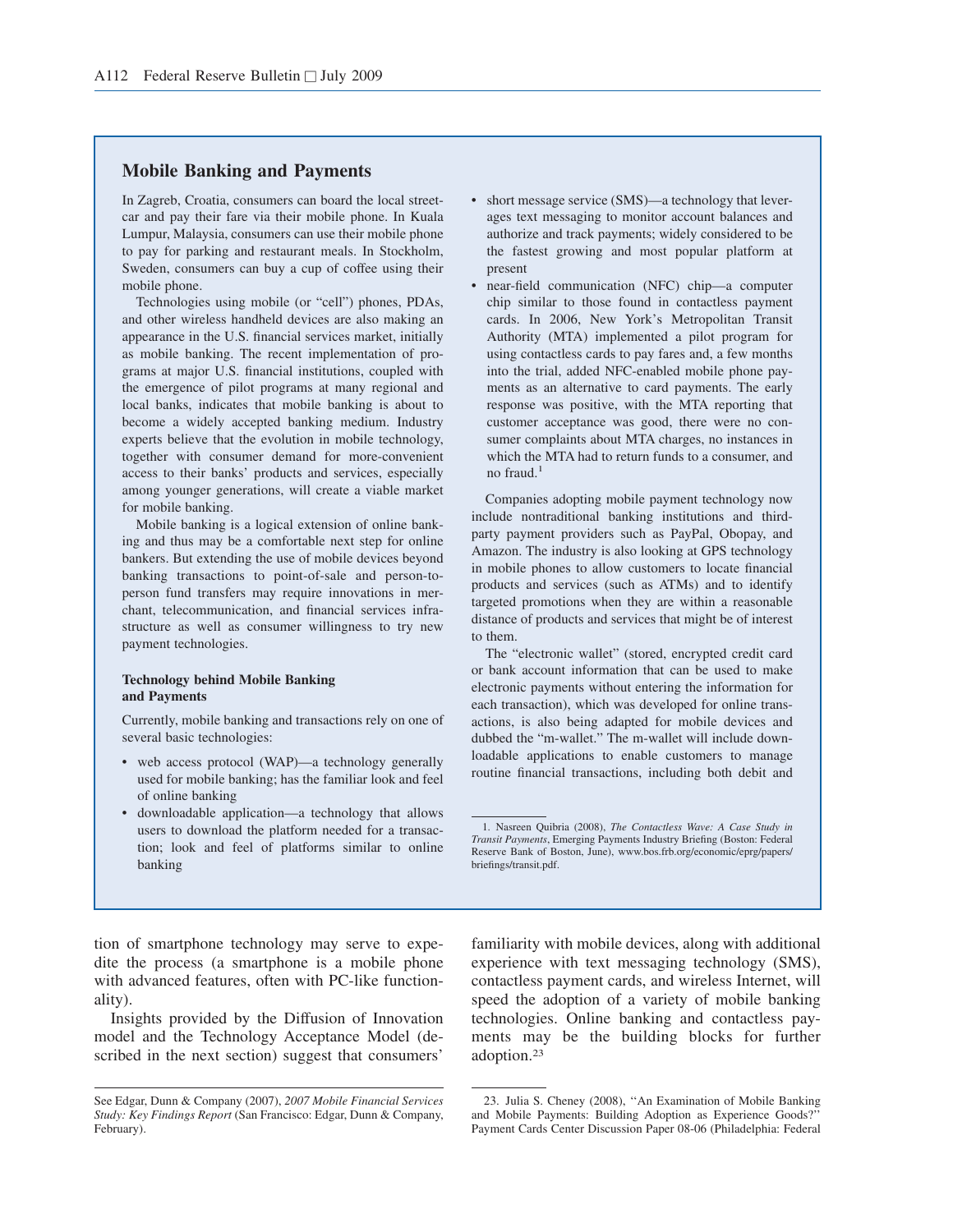credit transactions, and conduct routine banking functions. One vendor promotes an m-wallet product that includes bill payment, prepaid airtime replenishment, prepaid shopping cards, money orders, money transfers, coupons, person-to-person transactions, gift/loyalty cards, ticketing, and point-of-sale transactions.<sup>2</sup> The evolution and adoption of "smartphone" technology has provided a solid platform for developing, launching, and marketing applications for those functions.

#### **Anticipated Adoption**

Market reports indicate that despite earlier failures in introducing mobile banking products and services, demand may finally be sufficient to support mobile commerce. One report predicts that 30 percent of online banking households will use mobile banking by the end of 2010.<sup>3</sup> In a survey described in the report, 50 percent of the Generation Y cohort (defined as persons age 18–25) indicated that they considered the availability of mobile banking a "very important" or "somewhat important" factor when choosing a financial institution; 84 percent of this group (the early adopters of mobile banking technology) said they already use their mobile phone for functions other than making calls.

The features of mobile commerce that are attractive to consumers are similar to those of online banking, namely, convenience and ease of use. In addition, mobile commerce enables consumers to access their accounts from almost anywhere at almost any time. Immediate access to account balances and overdraft alerts have the potential to enable consumers to exercise responsible control over their finances. In a recent consumer trial of mobile banking products, 75 percent of participants thought that mobile banking allowed them to make better-informed spending decisions, and more than 50 percent reported

Businesses providing these services may be able to capture the unmet demand for banking products and services among the unbanked and underbanked—groups that, according to the Center for Financial Services Innovations (CFSI), account for nearly 40 percent of U.S. households. CFSI believes that widespread use of alternative service providers (such as payday lenders and check cashers) and the fact that approximately 65 percent of Americans own a mobile phone are indications of potential demand.<sup>5</sup>

#### **Barriers to Adoption: Infrastructure and Security**

Among the factors hindering adoption of mobile banking and commerce is the lack of infrastructure that can optimize the functionality of these products. Key challenges to service providers lie in providing ease of use and interoperability—features crucial to widespread adoption. The current generation of mobile products and services appears to be functioning efficiently without set standards for interoperability. SMS technology is leading the way. However, the next generation, which is expected to rely on a combination of SMS technology and downloadable applications (in many cases relying heavily on the adoption of smartphone technology), has greater infrastructure requirements. Service providers also face the challenge of persuading potential customers that their products and services are safe and secure. The data on online banking analyzed for this article indicate that a perception of safety is an important consideration in adoption. Consumer concerns include customer authentication (verification that the user is in fact the authorized user), the interception of private data, and the loss of sensitive information if the mobile device is lost or stolen.

In addition to issues of access, availability, and familiarity, there are concerns about the security and privacy of financial information related to contactless card, wireless, and mobile transactions. These concerns may be the greatest impediments to the success of mobile banking, wireless, and contactless payments. A 2007 report noted that 82 percent of surveyed banks thought resolving security issues was ''important or very important to resolve for successful mobile banking.''<sup>24</sup>

<sup>2.</sup> Motorola, Inc. (2008), "Motorola M-Wallet Solution: New Transaction Options for Subscribers, New Revenue Opportunities for You" (brochure), www.motorola.com/staticfiles/Business/\_Documents/ static%20files/M-Wallet\_BRO\_0608\_chv2.pdf.

<sup>3.</sup> Dan Schatt (2007), *US Mobile Banking: Beyond the Buzz* (Boston: Celent).

an increase in the amount of control they had over their finances.<sup>4</sup>

<sup>4.</sup> Michael Lindsey (2008), "Mobile Banking Case Study: Lessons Learned from a Pilot Rollout," NACHA Teleseminar: Case Studies from Bank Mobile Implementations.

<sup>5.</sup> Caroline Boyd and Katy Jacob (2007), *Mobile Financial Services and the Underbanked: Opportunities and Challenges for Mbanking and Mpayments* (Chicago: Center for Financial Services Innovation, April), www.cfsinnovation.com/document/mbanking.pdf.

Reserve Bank of Philadelphia, June), www.philadelphiafed.org/pcc/ papers/2008/D2008MobileBanking.pdf.

<sup>24.</sup> Aite Group (2007), ''Mobile Banking Security: The Black Cloud Attached to the Silver Lining,'' Report 200710241 (October), www.aitegroup.com/reports/200710241.php.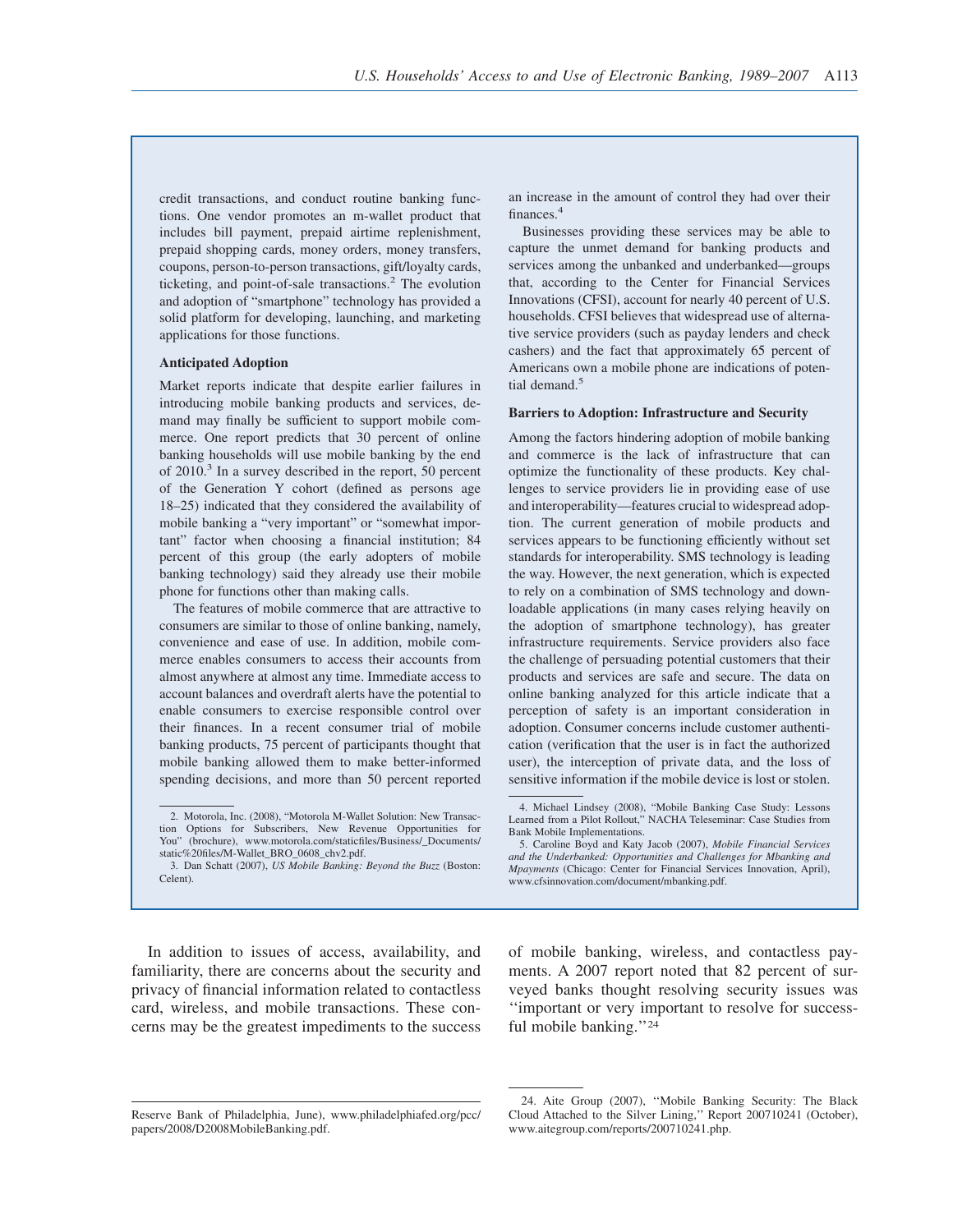#### 9. Consumers' perceptions of e-banking, selected years

|                                                                                                                                                 |                          | Mean of responses <sup>1</sup> |                          | Percent who agree or strongly agree |                      |                      |  |
|-------------------------------------------------------------------------------------------------------------------------------------------------|--------------------------|--------------------------------|--------------------------|-------------------------------------|----------------------|----------------------|--|
| Perception                                                                                                                                      | 1999                     | 2003                           | 2006                     | 1999                                | 2003                 | 2006                 |  |
| Convenience<br>There are enough advantages of electronic banking for me to                                                                      | 3.8                      | 3.9                            | 4.0                      | 76                                  | 81                   | 80                   |  |
| Electronic banking helps me to better manage my personal finances<br>It bothers me to use a machine for banking transactions when               | 3.1<br>3.0               | 3.4<br>3.3                     | 3.4<br>3.3               | 46<br>37                            | 58<br>48             | 56<br>50             |  |
| Electronic banking products will reduce the need for having                                                                                     | 3.2                      | 3.1                            | 2.9                      | 53                                  | 46                   | 42                   |  |
| Familiarity and ease of use                                                                                                                     | n.a.                     | n.a.                           | 3.4                      | n.a.                                | n.a.                 | 53                   |  |
| I have the opportunity to try various electronic banking services                                                                               | 3.8<br>3.7<br>3.1<br>3.0 | 4.0<br>3.9<br>3.6<br>3.5       | 3.9<br>3.9<br>3.5<br>3.4 | 72<br>70<br>49<br>41                | 82<br>83<br>70<br>64 | 74<br>80<br>64<br>57 |  |
| I need to familiarize myself with electronic banking technology<br>My use of electronic banking keeps me from switching to other                | 3.5<br>2.6<br>n.a.       | 3.3<br>2.5<br>n.a.             | 3.4<br>2.3<br>2.8        | 63<br>21<br>n.a.                    | 53<br>17<br>n.a.     | 57<br>15<br>28       |  |
| Security and privacy                                                                                                                            |                          |                                |                          |                                     |                      |                      |  |
| When I use electronic banking, my money is as safe as when I use $\dots$<br>Mistakes are more likely to occur with electronic banking than with | 3.2                      | 3.3                            | 3.4                      | 49                                  | 55                   | 54                   |  |
| Mistakes with electronic banking are more difficult to get corrected                                                                            | 3.0                      | 2.9                            | 2.9                      | 41                                  | 36                   | 31                   |  |
|                                                                                                                                                 | 3.3<br>2.7               | 3.3<br>2.9                     | 3.2<br>2.9               | 50<br>35                            | 49<br>41             | 45<br>40             |  |
| I worry about the privacy of my information when using electronic                                                                               | n.a.                     | 3.5                            | n.a.                     | n.a.                                | 63                   | n.a.                 |  |
| I worry that electronic banking systems are not secure enough to<br>I worry that electronic banking systems are not secure enough and           | n.a.                     | 3.2                            | 3.3                      | n.a.                                | 52                   | 52                   |  |
| Electronic banking increases the likelihood that I will become a                                                                                | n.a.                     | 3.0                            | 3.1                      | n.a.                                | 40                   | 46                   |  |
|                                                                                                                                                 | n.a.                     | n.a.                           | 3.5                      | n.a.                                | n.a.                 | 60                   |  |

1. On a scale of 1 to 5, with 1 being "strongly disagree," 3 "neutral," and 5 "strongly agree."

# *CHANGES IN CONSUMER ATTITUDES TOWARD E-BANKING OVER TIME*

Two theories have emerged to explain why and how consumers adopt new technologies. Both are relevant to an evolving payment system: the Diffusion of Innovation model and the Technology Acceptance Model (TAM).<sup>25</sup> Both models incorporate, among other characteristics of new technologies, the idea of relative advantage, which prompts consumers both to try out and to adopt the technology. In the Diffusion of Innovation model, relative advantage is characterized as the degree to which consumers perceive a new product or service as different from, and better than, its substitutes. The counterpart to relative advantage in the TAM is perceived usefulness. In the case of electronic payments, convenience and savings of time and money have been cited as relative advantages, and privacy concerns as a relative disadvantage. Empirical research on the diffusion of technologies

n.a. Not available. Source: Michigan Surveys of Consumers.

based on the TAM and its extensions has found consistently positive relationships between usefulness, and to a lesser extent ease of use, and the adoption of a variety of technologies, including computer software and e-mail.<sup>26</sup>

#### *Convenience*

Overall, research indicates that the more observable, compatible, simple, and useful a technology is and the more advantages it offers, the more likely consumers are to adopt it. Consumers continue to recognize the convenience of electronic banking services (table 9).<sup>27</sup> As measured by the 1999, 2003, and 2006 Michigan Surveys of Consumers, growing proportions of consumers report that e-banking helps them better manage their personal finances, and smaller proportions report being bothered by not interacting

<sup>25.</sup> Everett M. Rogers (1962), *The Diffusion of Innovation* (New York: Free Press); Frederick D. Davis (1989), ''Perceived Usefulness, Perceived Ease of Use, and User Acceptance of Information Technology,'' *MIS Quarterly*, vol. 13, pp. 319–40.

<sup>26.</sup> Hogarth, Kolodinsky, and Gabor, ''Consumer Payment Choices: Paper, Plastic—or Electrons?''

<sup>27.</sup> In a 2007 study by the Federal Reserve Bank of Boston, both users and nonusers recognized the convenience of e-banking services (Benton, Blair, Crowe, and Schuh, ''The Boston Fed Study of Consumer Behavior and Payment Choice'').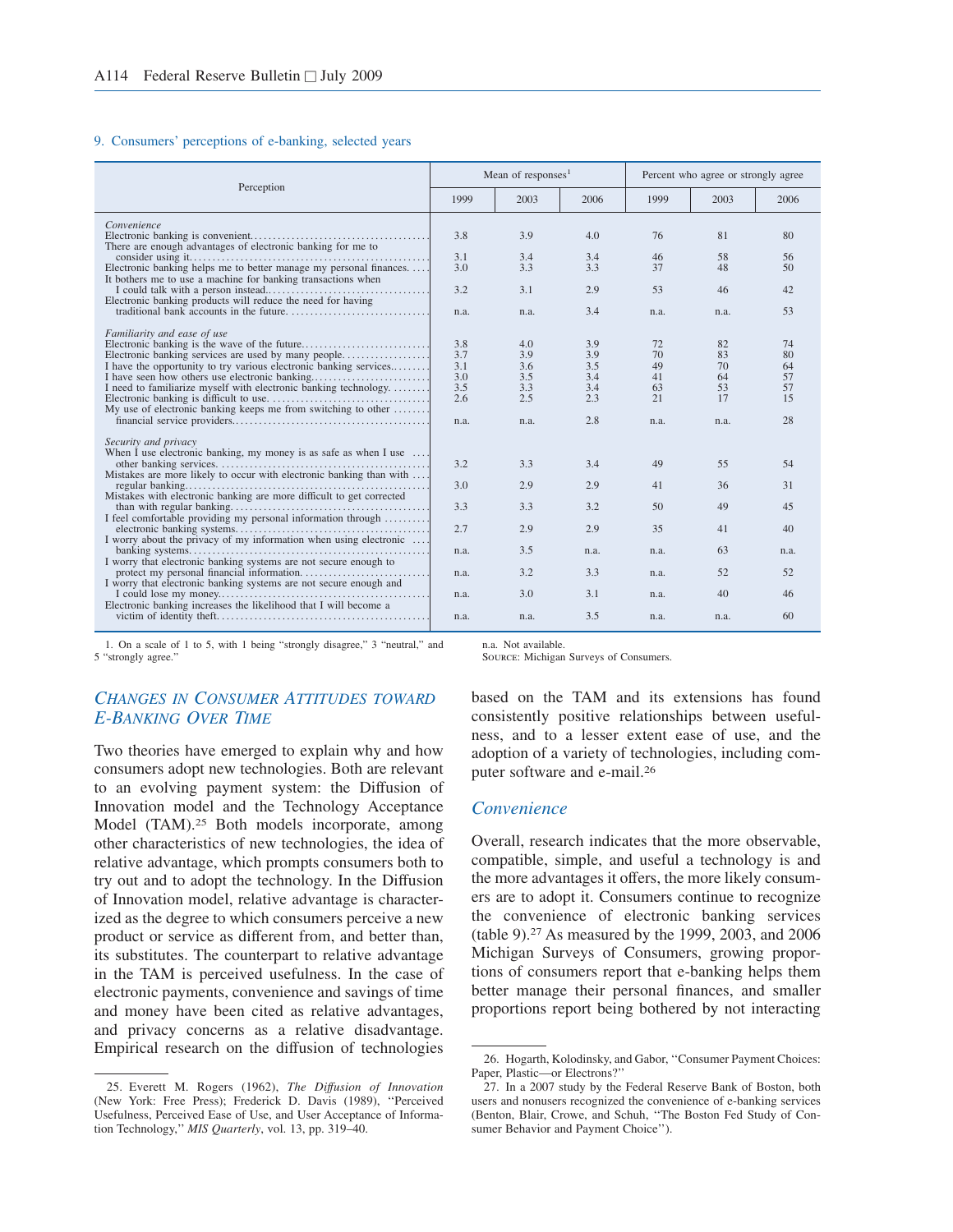with people in their banking transactions. A new question in the 2006 survey asked about the need for traditional bank accounts; more than half of respondents (53 percent) said that e-banking products will reduce the need.

# *Familiarity and Ease of Use*

Consumers' perceptions regarding familiarity and ease of use of e-banking technology, as reported in the 2006 Michigan Surveys of Consumers, reveal an interesting dichotomy (table 9). On the one hand, the majority reported that e-banking is widely used (80 percent) and that they have seen how others use it (57 percent). On the other hand, nearly three out of five (57 percent) felt that they need to become more familiar with e-banking services. Clearly there is a need for bankers and community educators to find out which aspects of e-banking are unfamiliar to consumers and to craft outreach and education opportunities to address information gaps.

E-banking can be perceived as a set of services that engenders loyalty in a customer base. Once consumers have signed up for direct deposit, online banking, or preauthorized payment, they may perceive the transition costs involved in switching banks—in terms of both time and mental energy—as quite high. However, only about one-fourth (28 percent) of survey respondents felt that their use of electronic banking keeps them from switching to another financial services provider. The message to financial institutions is clear—even e-bankers feel empowered to vote with their feet.

# *Security and Privacy*

Consumers also report disparate perceptions with respect to security and privacy. Over time, the proportions of consumers expressing concern about mistakes connected with e-banking and about difficulty in resolving errors have declined. In addition, more than half the respondents to the 2006 Michigan Surveys of Consumers (54 percent) reported feeling that e-banking was ''as safe as when I use other banking services.'' However, more than half (52 percent) were concerned that e-banking systems were not secure enough to protect their personal financial information, and three out of five (60 percent) agreed or strongly agreed that e-banking would increase the likelihood of their becoming a victim of identity theft (table 9).

These results are consistent with related findings from other studies. For example, between 2005 and 2007 consumers' concerns about online security decreased and the percentage of consumers paying their bills online increased, yet data on Internet transactions by payment type show that the proportion of credit card payments declined over the same period.<sup>28</sup> One interpretation is that the decline in Internet credit card transactions reflects consumers' concerns about security. Analysis of the adoption of Internet banking in Poland found a relationship between the decision to open an online account and the perceived level of security of Internet transactions: a 1 percentage point decrease in perceived security was associated with a drop of almost 29 percent in the probability of opening an online account.<sup>29</sup> A 2007 study by the Boston Federal Reserve Bank also found that the main barriers to using online bill payment were concerns about privacy and identity theft.<sup>30</sup>

Increasingly, consumers are targeted with computer viruses, spam, and phishing e-mail messages that attempt to steal their personal information. Data security requires providing security for data at rest (data residing on computers within organizations), data in transit (data moving over networks), and data ''on travel'' (data on laptops or other portable devices).<sup>31</sup> Reports of data breaches involving consumers' names, account numbers, and other information have received attention from state and federal lawmakers. In mid-2003, California became the first state to require businesses to notify consumers of data breaches that result in the loss of their personal information.<sup>32</sup> Since then, all but six states have enacted laws requiring notification of data breaches.<sup>33</sup> Before these notification laws took effect, news reports of breaches were infrequent; after 2003, public announcements became much more frequent (figure 2).<sup>34</sup>

<sup>28.</sup> Crowe, *Emerging Payments—The Changing Landscape*.

<sup>29.</sup> Polasik and Wisniewski, ''Empirical Analysis of Internet Banking Adoption in Poland.''

<sup>30.</sup> Benton, Blair, Crowe, and Schuh, ''The Boston Fed Study of Consumer Behavior and Payment Choice.''

<sup>31.</sup> Bruce Summers, cited in James C. McGrath and Ann Kjos (2006), ''Information Security, Data Breaches, and Protecting Cardholder Information: Facing Up to the Challenges," Summary of Payment Cards Center and Electronic Funds Transfer Association conference, September 2006 (Philadelphia: Federal Reserve Bank of Philadelphia), www.philadelphiafed.org/pcc/conferences/2007/ C2006SeptInfoSecuritySummary.pdf.

<sup>32.</sup> California implemented the law in 2003. See the California civil code, section 1798.80–1798.84.

<sup>33.</sup> National Conference of State Legislatures, ''State Security Breach Notification Laws,'' December 16, 2008, www.ncsl.org/ programs/lis/cip/priv/breachlaws.htm.

<sup>34.</sup> Several very large data breaches (not included in figure 2) came to light as a result of the notification laws, including the loss of 40 million records by MasterCard reported in 2005; 26.5 million records by the Veterans Administration reported in 2006; and more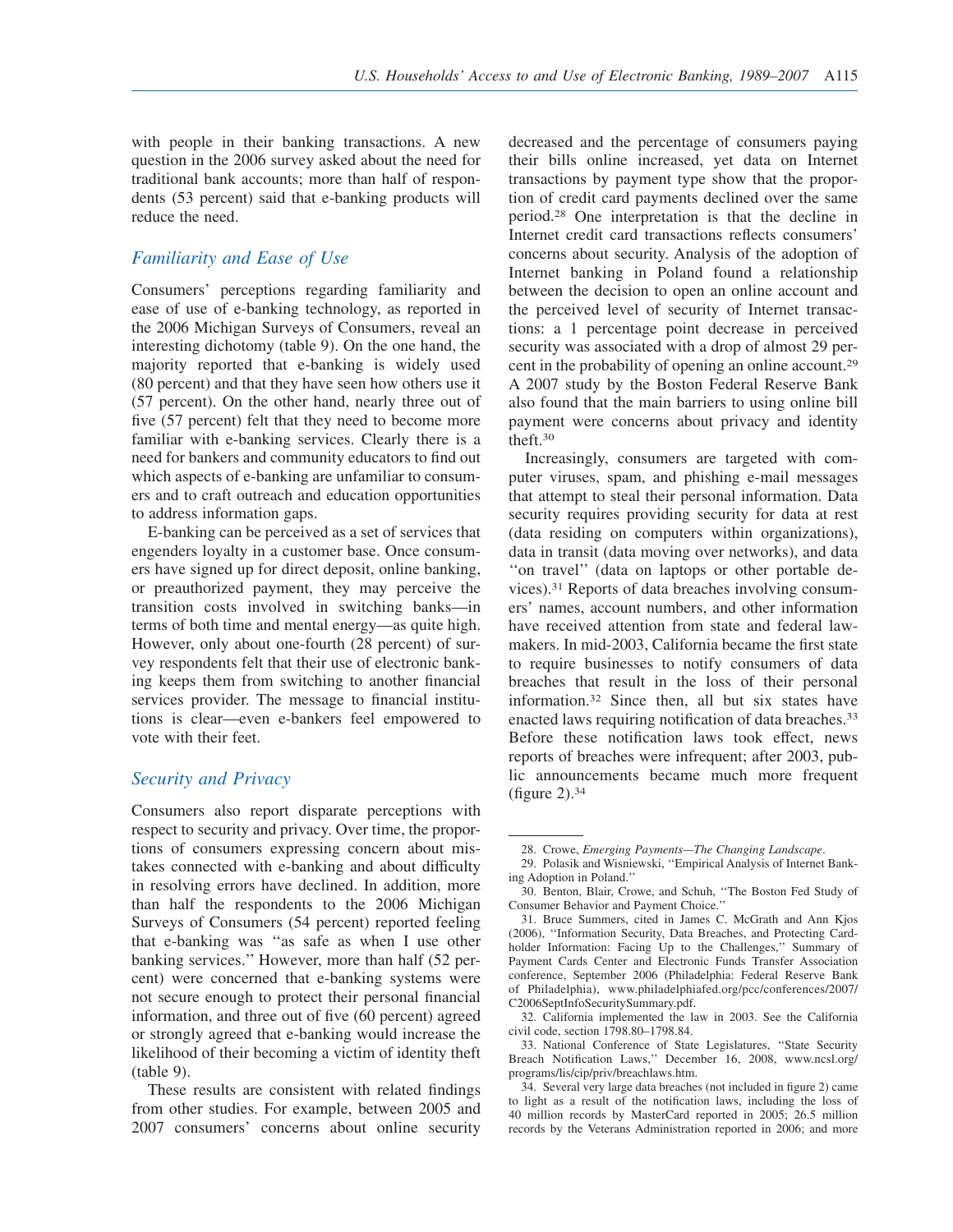

#### 2. Number of consumer data records reported lost per month, 2000−2007

NOTE: Excludes data losses exceeding 4 million records, including a loss of 40 million records reported in 2005 by MasterCard; a loss of 26.5 million records reported in 2006 by the Veterans Administration; and a loss of more than 94 million records exposed in a data breach at the TJMaxx parent company reported in 2007.



Some observers claim that a very small percentage of data breaches actually result in fraud.<sup>35</sup> Nevertheless, notification may make consumers better off, because they are better able to protect themselves against fraudulent use of their personal financial information. In some instances, consumers whose data have been breached are provided with credit monitoring services, whereby one of the credit reporting agencies alerts them whenever their credit file is accessed. Consumers may also be able to place a fraud alert on their credit file or freeze their credit file altogether, preventing anyone but themselves from using their personal financial information to obtain credit. (See box ''Reducing the Risks from Identity Theft.'')

Despite indications that the number of identity theft incidents is declining, the media continue to pay significant attention to data losses—possibly increasing consumer concern about security and privacy.<sup>36</sup> Studies by the Congressional Research Service estimate total data losses between 2000 and 2007 to have been 100 million records, not including losses exceeding 4 million records or incidents in which the number of losses is unknown (figure 2). The Privacy

#### 10. Probability of being a heavy user of e-banking technologies, by consumer attitude toward aspects of e-banking, 2003

|                             | Attitude |           |          |  |  |  |  |  |
|-----------------------------|----------|-----------|----------|--|--|--|--|--|
| Aspect                      | Highly   | Middle of | Highly   |  |  |  |  |  |
|                             | positive | the road  | negative |  |  |  |  |  |
| Security and privacy        | .80      | .70       | .45      |  |  |  |  |  |
| Convenience                 | .84      | .57       | .35      |  |  |  |  |  |
| Familiarity and ease of use | .77      | .56       | .26      |  |  |  |  |  |

Source: Hogarth, Kolodinsky, and Gabor, "Consumer Payment Choices: Paper, Plastic—or Electrons?" (based on 2003 Michigan Surveys of Consumers data).

Rights Clearinghouse identified incidents occurring between January 2005 and April 2009 that resulted in more than 253 million lost or stolen records.<sup>37</sup>

In 2003, three out of five consumers (63 percent) reported being worried about the privacy of their consumer information when banking electronically, and in 2006 about the same proportion (60 percent) felt that e-banking would increase the likelihood of their becoming an identity theft victim (table 9). The large number of data losses—whether or not they result in fraud—may be contributing to consumers' concerns. Looking to the future, some research suggests that improvements to hardware and to software authentication techniques could be effective in reducing identity theft, augmenting the current practice of relying on fixed passwords, which most banks use for their online services.

# *The Importance of Attitudes*

When other key variables—such as income, age, education, marital status, race and ethnicity, gender, and region—are held constant, attitudes become important predictors of consumers' adoption of e-banking technologies. It appears, for example, that increasing consumer confidence in the security and privacy of various technologies could bring about a large increase in their use: in the 2003 Michigan Surveys of Consumers, respondents with highly positive perceptions of e-banking's security and privacy had an 80 percent probability of using a full range of the technologies, compared with a 45 percent probability for those with highly negative perceptions (table 10). To improve consumer attitudes, financial institutions may want to consider ways of providing evidence of the security and privacy of their electronic payment services, although changing consumers' perceptions may be a challenge when phishing and identity theft continue to be in the news.

than 94 million records by TJX, parent company of TJMaxx and Marshalls, reported in 2007.

<sup>35.</sup> A Javelin Strategy and Research study showed that fewer than 1 percent of lost data records result in fraudulent activities (Mary T. Monahan (2006), ''Data Breaches and Identity Fraud: Misunderstanding Could Fail Consumers and Burden Businesses'' (August)).

<sup>36.</sup> The number of identity theft victims declined from an estimated 8.9 million adults in 2005 to an estimated 8.4 million adults in 2006 (Javelin Strategy and Research, 2007 Identity Fraud Survey Report (February 2007), as cited on the Privacy Rights Clearinghouse website, www.privacyrights.org/ar/idtheftsurveys.htm#Jav2007).

<sup>37.</sup> Privacy Rights Clearinghouse, ''A Chronology of Data Breaches,'' updated April 9, 2009, www.privacyrights.org/ar/ ChronDataBreaches.htm.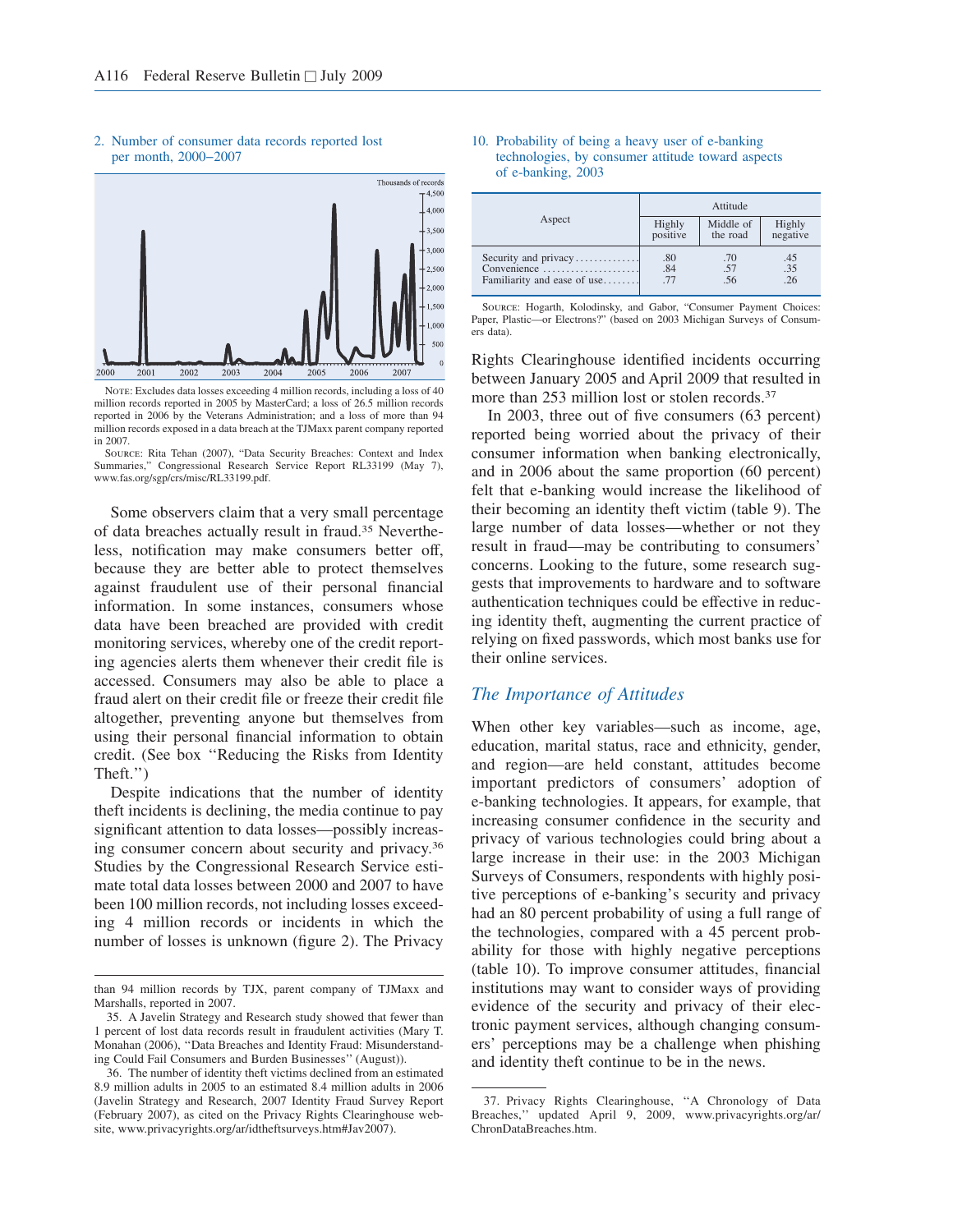# **Reducing the Risks from Identity Theft**

Technology offers some help to consumers in reducing the consequences of identity theft. For example, electronic banking technologies allow them to monitor their account activity, thereby helping them identify fraudulent activities sooner than they otherwise might. The financial industry also benefits from technological innovations, for example, modeling techniques that monitor account activity and identify anomalies associated with potentially fraudulent transactions.

Consumer liability in the event of identity theft (as well as credit card theft) is limited both by state and federal regulations that protect consumers and by industry rules. Credit card users in particular are protected by the Truth in Lending Act and the Federal Reserve Board's Regulation Z, which limit their liability for unauthorized transactions to \$50. In addition, the Electronic Fund Transfer Act and the Board's Regulation E specify liability limits for unauthorized electronic transactions and set forth procedures for recouping funds stolen from consumers' bank accounts. The limits are \$50 if the consumer notifies the bank within 2 days of learning of the loss or theft of a debit card and up to \$500 if the consumer notifies the bank after 2 days but within 60 days after the bank sends a statement containing an unauthorized transfer or transaction. Consumers who do not report an unauthorized transfer appearing on a statement within 60 days after the statement is sent risk unlimited loss on their account plus the maximum amount of their overdraft line of credit, if any. Some debit and credit card issuers guarantee that a consumer will not be held responsible for fraudulent charges incurred with the consumer's card or account information.

Consumers who are victims of identity theft should take the following steps, as laid out on the Federal Trade Commission's website:

- 1. *Contact the credit reporting companies, place a fraud alert on your credit reports, and review your credit reports*.
	- Equifax. 1-800-525-6285; www.equifax.com; P.O. Box 740241, Atlanta, GA 30374-0241
- Experian. 1-888-EXPERIAN (1-888-397-3742); www.experian.com; P.O. Box 9532, Allen, TX 75013
- TransUnion. 1-800-680-7289; www.transunion. com; Fraud Victim Assistance Division, P.O. Box 6790, Fullerton, CA 92834-6790
- 2. *Close the accounts that you know, or believe, have been tampered with or opened fraudulently.*
- 3. *File a complaint with the Federal Trade Commission*. Use the FTC's online complaint form (www. ftccomplaintassistant.gov/); or call the FTC's Identity Theft Hotline, toll-free, at 1-877-ID-THEFT (1-877- 438-4338); TTY: 1-866-653-4261; or write to the Identity Theft Clearinghouse, Federal Trade Commission, 600 Pennsylvania Avenue NW, Washington, DC 20580.
- 4. *File a report with your local police or the police in the community where the identity theft took place.* If the police are reluctant to take your report, ask to file a "miscellaneous incident" report, or try another authority, such as your state police. You can also check with your state attorney general's office to find out if state law requires the police to take reports for identity theft. Check the Blue Pages of your telephone directory for the phone number, or check www.naag.org for a list of state attorneys general.

The FTC encourages consumers to take the following precautions to guard against identity theft:

- Deter identity thieves by safeguarding your information, including your social security number and account numbers.
- Detect suspicious activity by routinely monitoring your financial accounts, billing statements, and credit reports.
- Defend against identity theft as soon as you suspect it by taking the four steps listed above.

For more information, visit www.ftc.gov/bcp/edu/ microsites/idtheft/ and www.bos.frb.org/consumer/ identity/index.htm.

Similarly, changing consumer attitudes about the convenience of e-banking technologies could bolster their use. In the 2003 survey, consumers with highly positive perceptions of the convenience of e-banking were more than twice as likely as those with negative perceptions to adopt a wider range of e-banking services. Both financial institutions and communitybased educators can help consumers identify ways in which payment technologies can make bill paying more convenient. For example, they might point out that using preauthorized payments ensures that bills are paid on time, thus eliminating late fees.

Increasing familiarity and ease of use may offer the greatest potential for increasing adoption of e-banking technologies. The data reviewed in this article indicate that helping people access and become more familiar with these technologies and demonstrating their ease of use could lead to as much as a 51 per-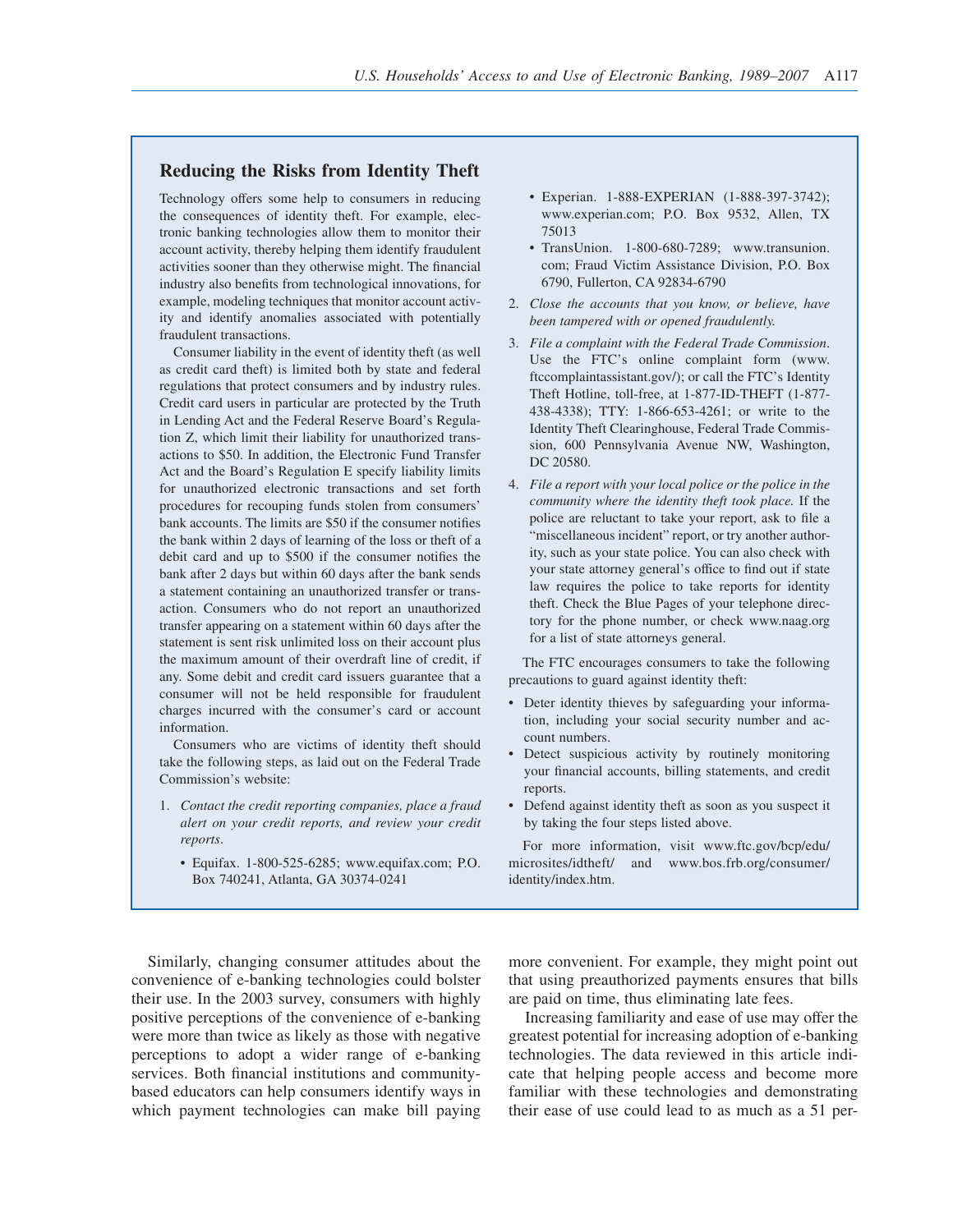# **Policy Challenges and Opportunities**

Policymakers face several challenges in the e-banking market, including providing data security and consumer protection and regulating the involved entities.

Federal, state, and local laws set the basic parameters for data security; industry best practices and individual firms' policies also require certain data security safeguards. However, as new products and services evolve, laws, regulations, and policies often struggle to keep up with the evolving risks. Also, the once-clear definition of who is a financial services provider has become blurred as nonbank providers such as telecommunications firms and other third parties have moved into the market and are now providing payment services and financial transfers. Multiple regulators and regulations may be involved in a single transaction.

Related to the blurring of regulatory lines are the matters of consumer protection and avenues of recourse. Although it is possible for consumers to receive disclosures via a handheld device—a PDA or mobile phone questions remain. Is the screen large enough for consum-

centage point increase (from 26 percent to 77 percent) in the probability of adopting more of these technologies.

# *EXPANSION OF E-BANKING*

Expansion of e-banking is a matter of both supply and demand. On the supply side, merchant acceptance seems to be key to expanding from magnetic stripe technologies to radio-frequency, smart-card, and other chip-based technologies. Fee structures and payment streams for issuers, merchants, and consumers are also important.<sup>38</sup> On the demand side, consumer access—a payment infrastructure that provides e-banking services and broad consumer ability to bank electronically—and positive consumer attitudes are essential to wider adoption of e-banking.

Expanding access through improved infrastructure does not have to rely on extreme technological solutions. A first step may be to continue to reduce the persistent digital divide between upper- and lowerincome households. One approach is to increase access to high-speed Internet connections. Another is to expand the availability of phone banking, both through improved and expanded automated systems ers to see the required disclosures "clearly and conspicuously"? Can financial services providers group the required information together on a small screen so that consumers can take in the meaning? What is a consumer's recourse if a mobile transaction goes awry? Does the consumer contact the mobile provider or the financial institution, or both?

The entry of nonbank providers into the financial services market presents another set of challenges. Some legislation, such as the Truth in Lending Act, makes it clear that the law and associated regulations cover nonbank entities. But coverage under other laws and regulations is less clear. Some have argued that the regulatory environment needs to be updated to reflect new and emerging technologies and relationships.<sup>1</sup>

that can act as substitutes for online banking and through improved web access protocols for mobile phone banking. These are natural extensions of current trends; financial institutions may want to do even more to provide and promote alternative ways of banking.

However, expanding e-banking may not be a case of ''if you build it, they will come.'' While the proportion of heavy users of e-banking has increased over time, more than one out of five survey respondents in 2006 (22 percent) were classified as minimal users, making use of only direct deposit and ATM or debit cards. The data suggest that attitudes may play an important role in expanding adoption. Consumers need to perceive that e-banking is safe and that their information is secure. Both financial institutions and policymakers have a role in ensuring a safe data environment for e-banking (see box ''Policy Challenges and Opportunities''). Beyond safety, consumers need to perceive that e-banking is convenient and easy to use. As policymakers and financial institutions continue to address the issues of access and attitudes, consumers can fully realize the potential of e-banking to help them manage their payments and increase their financial security.

# *APPENDIX A: SOURCES OF DATA*

The data on which this article is based come from two nationally representative surveys—the triennial Sur-

<sup>38.</sup> Margaret Carten, Dan Littman, Scott Schuh, and Joanna Stavins (2007), ''Consumer Behavior and Payment Choice: 2006 Conference Summary,'' Public Policy Discussion Paper 07-4 (Boston: Federal Reserve Bank of Boston), www.bos.frb.org/economic/ppdp/2007/ ppdp0704.pdf.

<sup>1.</sup> Gail Hillebrand (2008), ″Before the Grand Rethinking: Five Things to Do Today with Payments Law and Ten Principles to Guide New Payments Products and New Payments Law,″ *Chicago-Kent Law Review*, vol. 83 (2), pp. 769–811.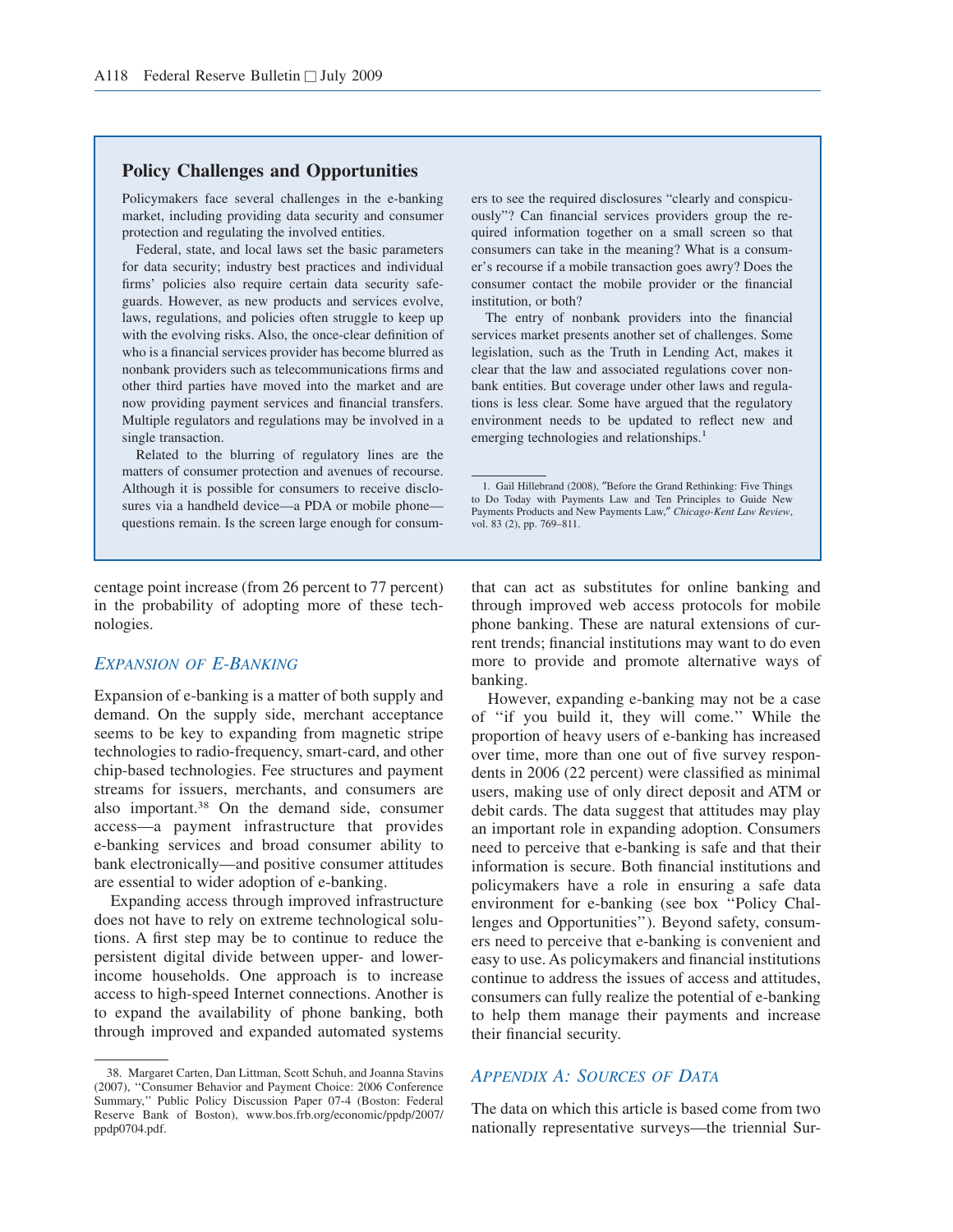vey of Consumer Finances and the monthly Michigan Surveys of Consumers. Although the surveys have different sampling schemes and differ in some other ways, the data from the two are sufficiently comparable to give a general picture of consumer use and perceptions of electronic banking technologies. Data from the two surveys were not combined for analysis; rather, a separate analysis was carried out on each data set, and the results in some discussions were viewed together to extend the period of analysis and thus get a better idea about trends.

In general, the terms *households*, *consumers*, *families*, and *respondents* are used interchangeably in discussions of the data and elsewhere in the article. To be specific, however, data from the Survey of Consumer Finances are for what was referred to as the *primary economic unit*, defined as an economically dominant single individual or couple (married or living as partners) in a household and all other individuals in the household who are financially dependent on that individual or couple. For example, in the case of a household composed of a married couple who own their home, a minor child, a dependent adult child, and a financially independent parent of one of the members of the couple, the primary economic unit would be the couple and the two children. Data from the Michigan Surveys of Consumers are for *families*, defined as any group of persons living together who are related by marriage, blood, or adoption or any individual living alone or with a person or persons to whom the individual is not related.

# *Survey of Consumer Finances*

The Survey of Consumer Finances (SCF) is a triennial survey of U.S. families (defined as primary economic units, as described above) sponsored by the Federal Reserve, in cooperation with the Statistics of Income Division of the Internal Revenue Service, and conducted by NORC, a national organization for research at the University of Chicago.<sup>39</sup> The survey provides detailed information on U.S. families' balance sheets, use of financial services, demographics, and labor force participation. The great majority of interviews were conducted in person, although interviewers were allowed to conduct telephone interviews if that was more convenient for the respondent.

Interviewers used a program running on laptop computers to administer the survey and collect the data. Respondents were encouraged to consult their records as necessary during the interviews.

To gather information that is both representative of the U.S. population and reliable for those assets concentrated in affluent households, the SCF employs a dual-frame sample design consisting of a standard, geographically based random sample and an oversample of affluent households. Weights are used to combine data from the two samples so that the data from the sample families represent the population of all families.<sup>40</sup> A total of 4,299 households (representing 99.0 million families) were interviewed for the 1995 survey; 4,309 households (representing 102.6 million families) for the 1998 survey; 4,449 households (representing 106.5 million families) for the 2001 survey; 4,522 households (representing 112.1 million families) for the 2004 survey; and 4,422 households (representing 116.1 million families) for the 2007 survey. Missing data—missing because of lack of response to individual interview questions, for example—are imputed by making multiple estimates of the missing data to allow for an estimate of uncertainty.

The analysis was restricted to those households that reported having an account with a bank, thrift institution, or credit union. For the 1995 survey, this group constituted 87.6 percent of households; for the 1998 survey, 90.5 percent; for the 2001 survey, 90.9 percent; for the 2004 survey, 91.3 percent; and for the 2007 survey, 92.1 percent.

# *University of Michigan Surveys of Consumers*

The Surveys of Consumers, initiated in the late 1940s by the Survey Research Center at the University of Michigan, measure changes in consumer attitudes and expectations with regard to consumer finance decisions.<sup>41</sup> Each monthly survey of about 500 households includes a set of core questions. For the October and November 1999, June and July 2003, and November and December 2006 surveys, the Federal Reserve Board commissioned additional questions concerning households' use and perceptions of electronic bank-

<sup>39.</sup> See Arthur B. Kennickell (2000), ''Wealth Measurement in the Survey of Consumer Finances: Methodology and Directions for Future Research'' (paper prepared for the annual meetings of the American Association for Public Opinion Research, Portland, Oregon, May 2000) (www.federalreserve.gov/pubs/oss/oss2/papers/measurement. pdf and references cited therein).

<sup>40.</sup> See Arthur B. Kennickell (1999), "Revisions to the SCF Weighting Methodology: Accounting for Race/Ethnicity and Homeownership" (Board of Governors of the Federal Reserve System, January), www.federalreserve.gov/pubs/oss/oss2/papers/weight. revision.pdf.

<sup>41.</sup> For more information on sample design, questionnaire development, and interviewing protocols, refer to the Surveys of Consumers website, at www.sca.isr.umich.edu/main.php.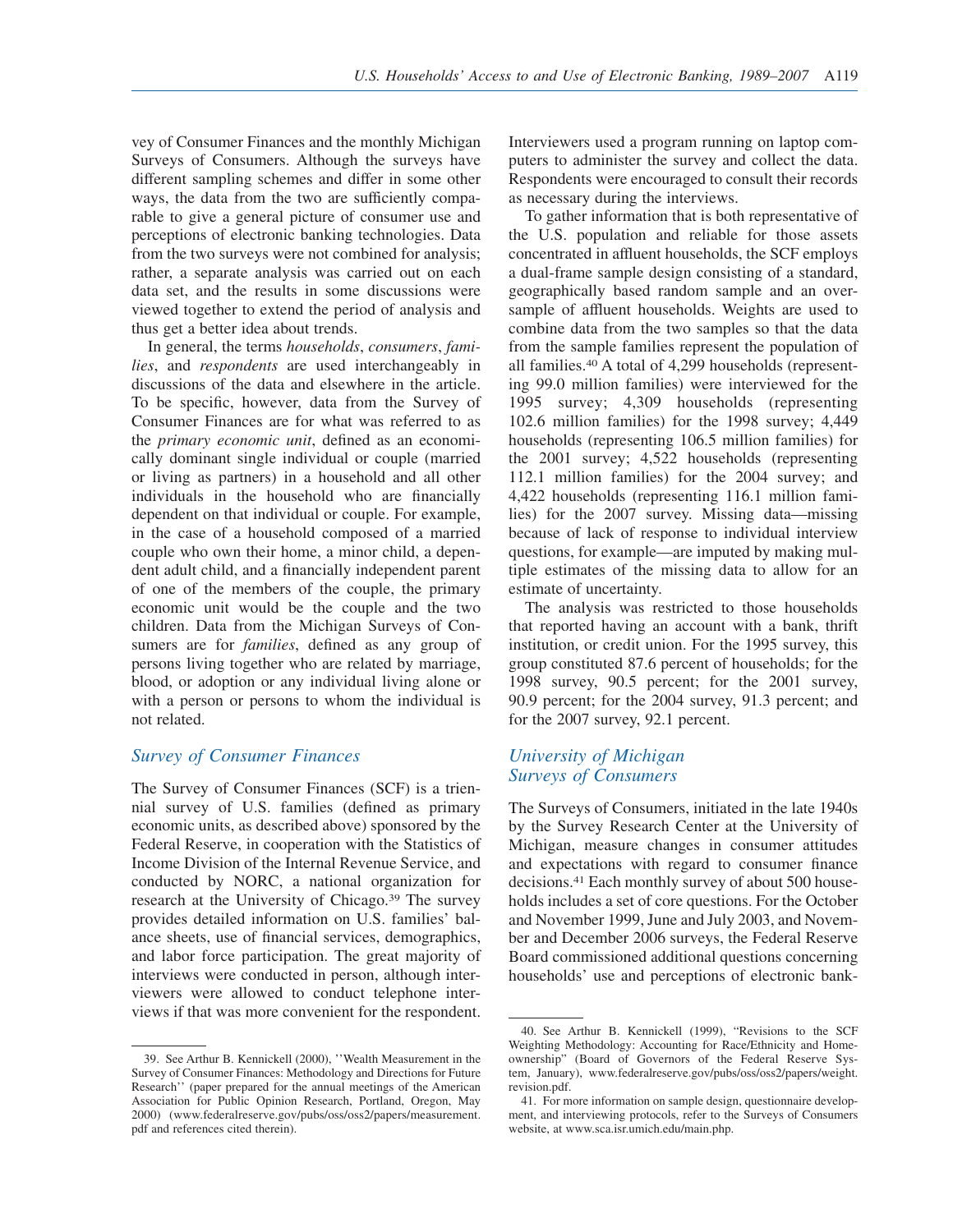ing technologies. Some of these additional questions were based on questions in the Survey of Consumer Finances to allow for comparison of responses to the two surveys.

Interviews were conducted by telephone, with telephone numbers drawn from a cluster sample of residential numbers. The sample was chosen to be broadly representative of the four main regions of the country—Northeast, Midwest, South, and West—in proportion to their populations. Alaska and Hawaii were not included. For each telephone number drawn, an adult in the family (as previously defined) was randomly selected as the respondent. The surveys yielded data from 1,000 respondents in 1999 (October and November surveys combined), 1,002 respondents

in 2003 (June and July surveys combined), and 1,002 respondents in 2006 (November and December surveys combined). The collected data were weighted to be representative of the population as a whole, thereby correcting for differences among families in the probability of their being selected as survey respondents. All survey data in the tables are based on weighted observations.

As with the Survey of Consumer Finances, the analysis was restricted to those households that reported having an account with a bank, thrift institution, or credit union. For the 1999 survey, this group constituted 89 percent of households; for the 2003 survey, 86 percent; and for the 2006 survey, 92 percent.  $\Box$